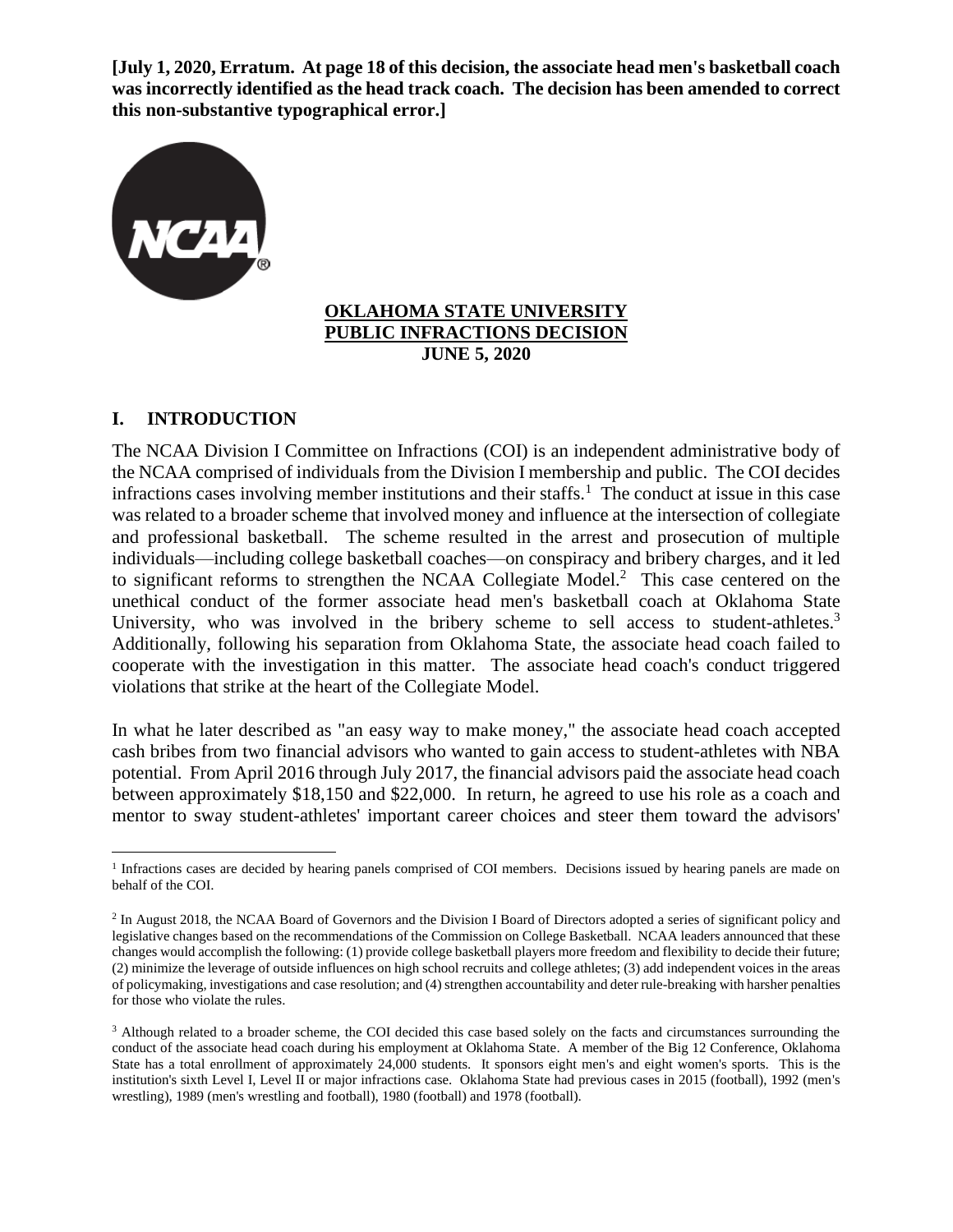services. In furtherance of this scheme, he arranged two meetings for the financial advisors—one meeting with an Oklahoma State student-athlete who was unaware of the arrangement and another meeting with the mother of a student-athlete he coached at his previous institution. He also provided the Oklahoma State student-athlete with \$300 in impermissible cash gifts.

The associate head coach's acceptance of bribes from the financial advisors in exchange for arranging meetings violated NCAA ethical conduct legislation. Additionally, his knowing provision of cash gifts to a student-athlete constituted unethical conduct and impermissible benefits. These violations are Level I for both the associate head coach and the institution. Although the associate head coach acted independently and in his own self-interest, institutions act through their employees and are responsible for their conduct at the same level.

The notice of allegations (NOA) also alleged that the associate head coach's conduct violated NCAA Bylaw 11 provisions that prohibit athletics staff members from representing individuals in the marketing of their athletics ability and from accepting supplemental income from outside sources. Because no previous representation or supplemental pay cases have involved facts of this nature, the hearing panel sought guidance through the membership's interpretive process. The NCAA Division I Interpretations Committee confirmed that the facts demonstrated a violation of the representation bylaw but did *not* demonstrate a supplemental pay violation due to the lack of direct connection between the associate head coach's employment duties and the purpose and source of the bribes. Thus, consistent with this interpretive guidance, the panel concludes that the associate head coach's conduct violated representation legislation—which is part of the overall Level I violation described above—but did not violate supplemental pay legislation.

Following the associate head coach's separation from Oklahoma State, he committed further violations when he failed to cooperate with the investigation. Beginning in June 2019, he failed to respond to multiple requests to participate in an interview with the NCAA enforcement staff and to provide information relevant to the investigation. He did not respond to the allegations in this case and did not participate in the infractions hearing. When individuals fail to cooperate with the infractions process, they critically hinder the effectiveness of the membership's infractions model. The associate head coach failed to meet his obligation to cooperate and violated ethical conduct legislation when he refused to participate in the investigation and processing of this case. These are Level I violations.

The panel classifies this case as Level I-Standard for Oklahoma State and Level I-Aggravated for the associate head coach's violations. Utilizing the NCAA membership's current penalty guidelines and bylaws authorizing additional penalties, the panel adopts and prescribes the following principal penalties: three years of probation; a one-year postseason ban; a fine of \$10,000 plus one percent of the budget of the men's basketball program; scholarship reductions; recruiting restrictions; and a 10-year show-cause order for the associate head coach.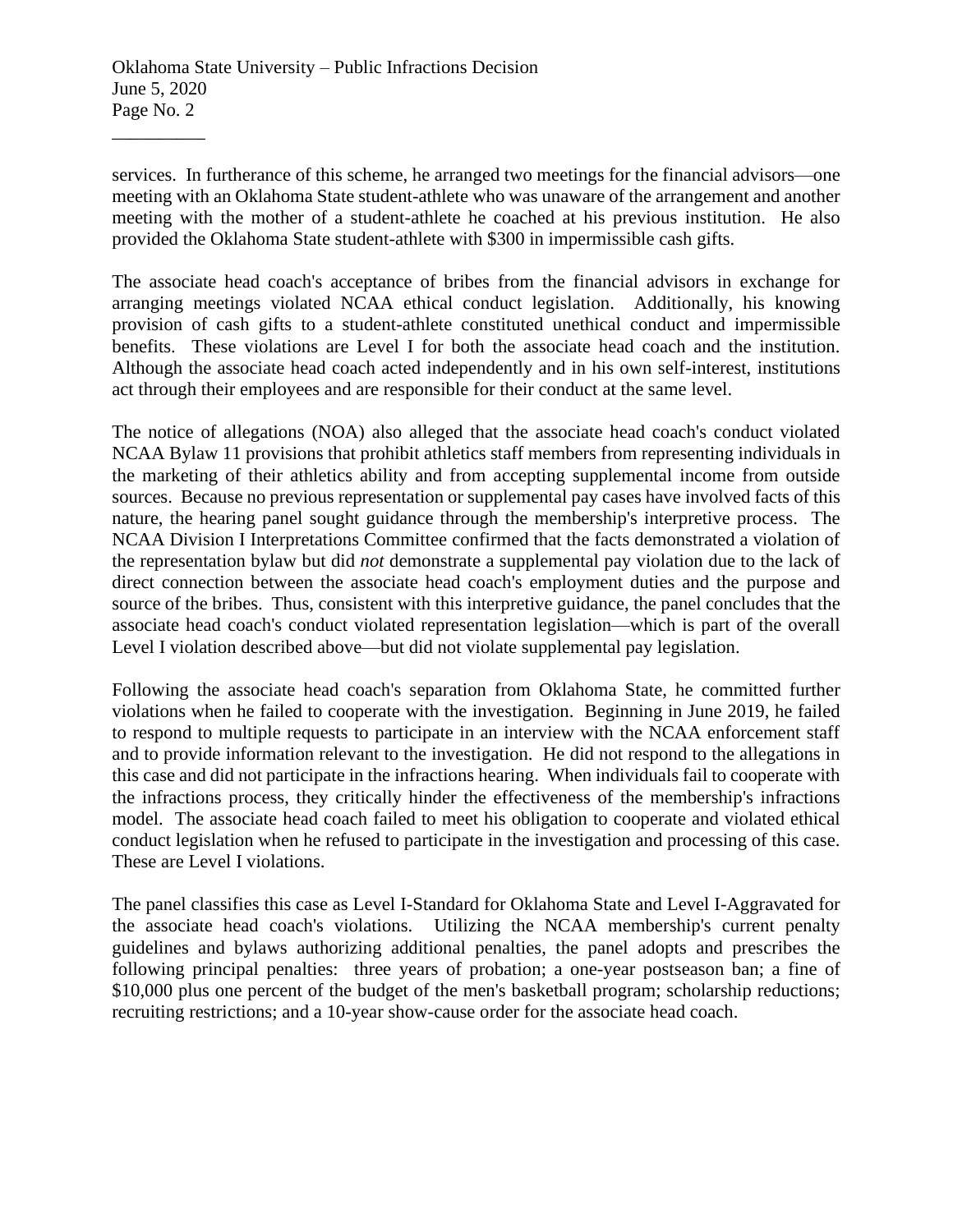# **II. CASE HISTORY**

\_\_\_\_\_\_\_\_\_\_

This case originated on September 26, 2017, when FBI agents arrested the associate head men's basketball coach (associate head coach) in connection with an indictment and federal criminal complaint filed in the United States District Court for the Southern District of New York (SDNY). As it relates to this case, the complaint alleged that the associate head coach accepted cash bribes from financial advisors in exchange for influencing student-athletes to retain the advisors' professional services when the student-athletes entered the NBA.

Upon learning of the arrest and complaint, Oklahoma State took immediate action. The institution contacted the NCAA enforcement staff on the day of the arrest to inquire whether the staff had information that could assist the institution's review of the situation. The following day, athletics department staff met with members of the men's basketball team and staff and encouraged them to come forward with any relevant information. Shortly after this meeting, a men's basketball student-athlete and a video coordinator reported information to the athletics department staff that assisted in the institution's review.

Oklahoma State terminated the associate head coach's employment on September 28, 2017, and retained an outside compliance consulting firm the following day. The institution and the enforcement staff then began a cooperative investigation that would last approximately two years—a time period that included significant delays due to ongoing federal processes that required the enforcement staff to slow or halt its investigation. During the investigation, the enforcement staff contacted the associate head coach via his counsel on three occasions to request an interview. Neither the associate head coach nor his counsel responded to the requests.

On September 19, 2019, toward the end of the investigation in this case, the COI chair designee issued a master procedural letter staying all SDNY-related infractions cases for a period of 60 days. The letter stated that the additional time was intended to accomplish three things: (1) allow the COI to strategically manage its docket; (2) provide parties with adequate time to organize and align their schedules to avoid future delays; and (3) ensure case records were best positioned for fair and efficient review. In furtherance of these goals, the chair designee asked the parties to identify and utilize stipulated facts where appropriate and to be mindful of the volume, nature and organization of the case record. The chair designee anticipated that the stay would give the enforcement staff and parties additional time to manage issues in order to best position the cases for resolution.

On November 1, 2019, the enforcement staff issued an NOA to Oklahoma State and the associate head coach and a separate NOA to the associate head coach regarding his conduct following his termination by the institution. Approximately two weeks later, Oklahoma State, with the enforcement staff's agreement, requested an accelerated schedule for written submissions and an earlier hearing date pursuant to NCAA Bylaw 19.7.7.2. The chair designee granted this request on the condition that the parties stipulate to any agreed-upon facts in this matter as initially requested in the September 19, 2019, master procedural letter. The institution and enforcement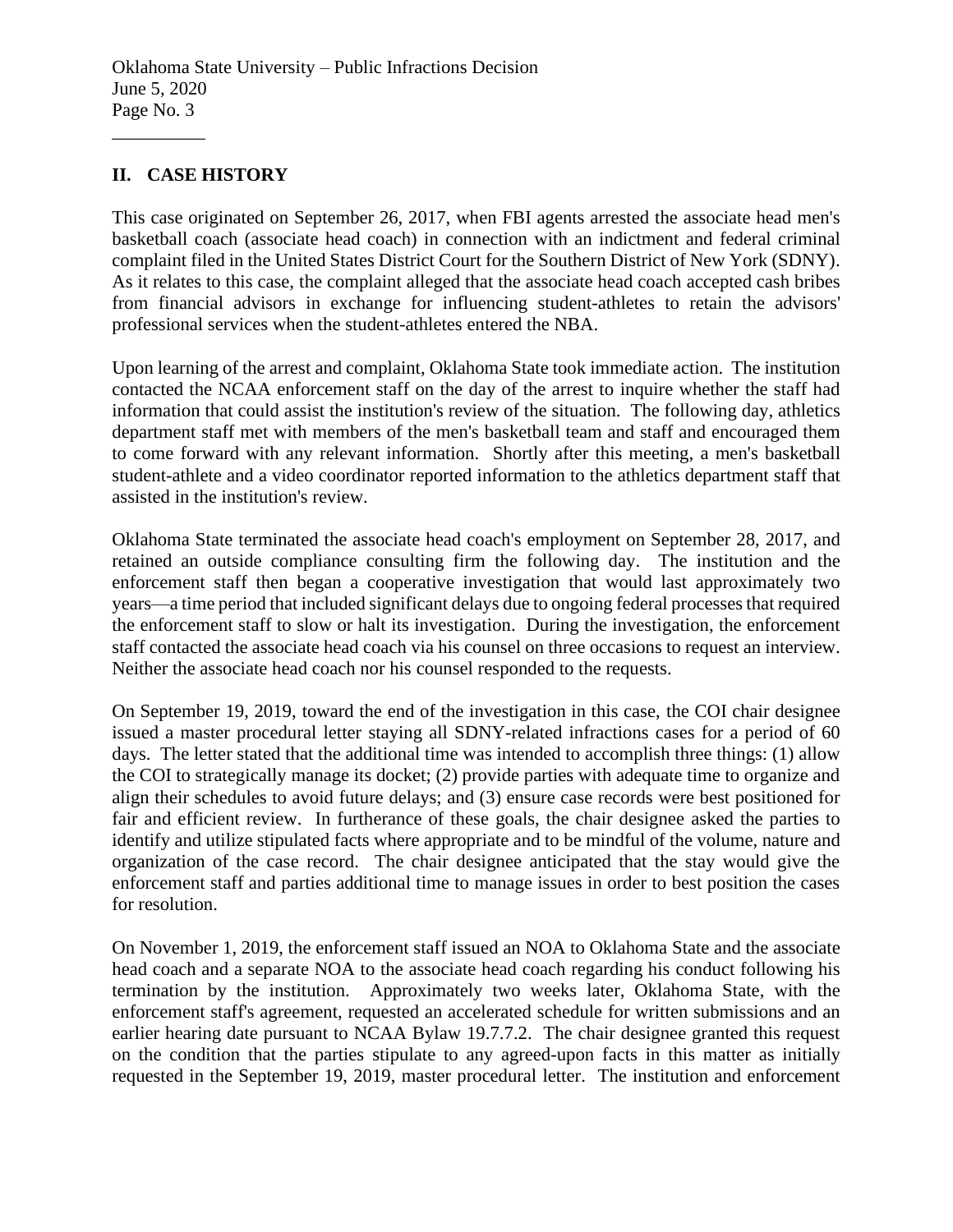staff submitted stipulated facts on January 10, 2020, and timely filed their written submissions in accordance with the accelerated schedule established by the chair designee.

The associate head coach did not respond to the accelerated schedule request, did not participate in the stipulation of facts and did not submit a response to the NOAs. At some point after the issuance of the NOAs, the associate head coach hired a new attorney, who notified the chief hearing officer on December 19, 2019, that his client intended to participate in the processing of this case. On January 8, 2020, the attorney sent a second letter to the chief hearing officer reiterating the associate head coach's intention to participate and stating that he "hope[d] to be able to review the documents and get back to the [enforcement] staff as soon as is practicable." This was the last communication the COI received from or on behalf of the associate head coach.

The panel held an in-person hearing on February 21, 2020. The associate head coach did not attend or participate in the hearing. Following the hearing, the panel requested interpretive guidance from the NCAA Academic and Membership Affairs (AMA) staff regarding the applicability of Bylaws 11.1.3, *Representing Individuals in Marketing Athletics Ability/Reputation*, and 11.3.2.2, *Supplemental Pay*, to the facts of this case. The panel submitted its interpretation request on March 3, 2020, and the AMA staff responded on April 7, 2020. The AMA staff's interpretive response stated that the facts presented by the panel constituted violations of both Bylaw 11 provisions.

On April 20, 2020, Oklahoma State appealed the AMA staff's response to the Interpretations Committee pursuant to NCAA Constitution 5.4.1.2.1.1. On April 30, 2020, a representative for the Interpretations Committee informed the parties of the committee's decision to affirm the AMA interpretive response as to Bylaw 11.1.3 and reverse as to Bylaw 11.3.2.2. Oklahoma State notified the hearing panel on May 6, 2020, that it would not exercise its option to appeal the Interpretations Committee's decision to the NCAA Division I Legislative Committee. On May 15, 2020, the Interpretations Committee provided the parties a written report memorializing its decision. The COI hearing panel resumed and completed its deliberations that same day.

## **III. FINDINGS OF FACT**

#### **The Financial Advisors' Payments to the Associate Head Coach**

The associate head coach joined the Oklahoma State men's basketball staff in April 2016 as an assistant coach and recruiting coordinator.<sup>4</sup> In March 2016, shortly before joining the staff and while employed at another NCAA member institution, the associate head coach met with two financial advisors (advisors 1 and 2) and an individual who was associated with a sports agent (agent associate).<sup>5</sup> At the time of this meeting, the advisors were business partners who ran a

<sup>&</sup>lt;sup>4</sup> In the spring of 2017, the institution changed his title to associate head coach and increased his salary by approximately \$335,000.

<sup>&</sup>lt;sup>5</sup> Based on the facts and circumstances at the time of this meeting, and for ease of reference, the panel identifies this individual as an "agent associate." However, the panel makes no determination as to whether this individual qualified as an advisor, agent, runner or booster under NCAA legislation because that question was not before the panel in this case.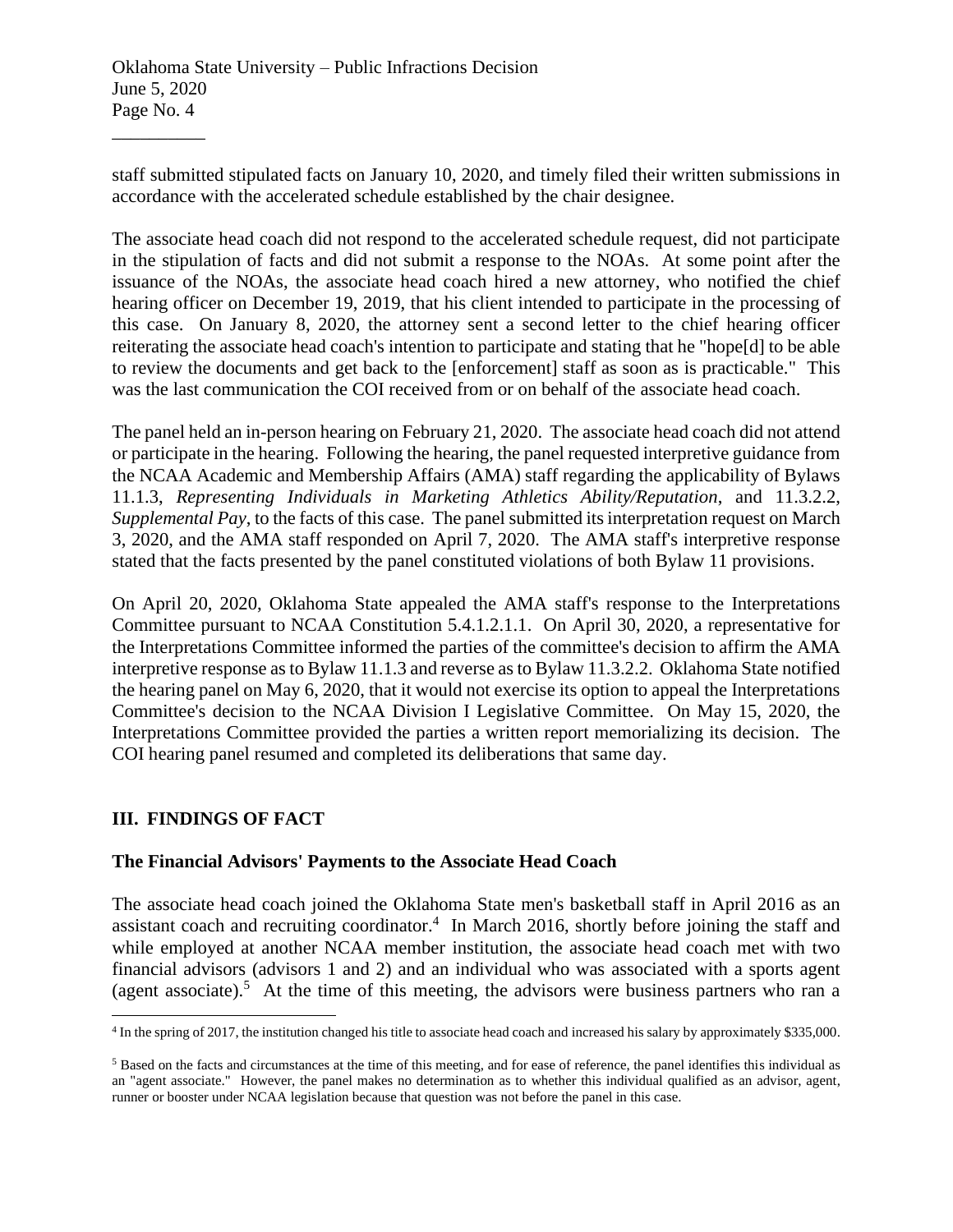company that provided financial advisory and business management services to professional athletes, among other clientele. During testimony in federal court, the two advisors explained that the purpose of this meeting was to discuss a plan for them to take over payments the agent associate had been making to the associate head coach. The group agreed that the advisors would pay the associate head coach approximately \$2,000 per month, and in exchange he would use his coaching position to influence student-athletes to retain the advisors' professional services when they entered the NBA.

At the time of this meeting—and unbeknownst to the rest of the group—advisor 1 was cooperating with the U.S. Attorney's Office, which was investigating the role of money and outside influences in college basketball. During his trial testimony and in later interviews with the enforcement staff, advisor 1 explained that he paid the associate head coach with his own money initially, as the U.S. Attorney's Office would not give him funding. In November 2016, however, he began working with the FBI, which provided him with money for the payments. The FBI also increased the amount of the payments to approximately \$4,000 per month. Advisor 2 testified in court that he personally contributed to the monthly payments both before and after the FBI became involved. According to advisor 1, advisor 2's contribution was generally around \$1,000 per month. In his interviews with the enforcement staff, advisor 1 stated that the payments were not always made on a regular monthly schedule and sometimes varied in amount based on what the associate head coach requested, among other factors.

The financial advisors delivered the money to the associate head coach via cash payments and wire transfers. Advisor 1 explained that if they were able to meet with the associate head coach in person, they paid him in cash. When they were unable to meet, the associate head coach gave them bank account information to use for wire transfers. Advisor 1 recalled that one of these accounts belonged to the associate head coach's girlfriend and another belonged to a then-graduate assistant at Oklahoma State.

The graduate assistant, who later became the men's basketball video coordinator, came forward at the outset of the institution's investigation to report that he had unknowingly facilitated wire transfers from individuals named in the federal complaint at the direction of the associate head coach. During interviews with the enforcement staff and institution, and later at the infractions hearing, the video coordinator explained how this arrangement came to be. He stated that the associate head coach approached him in mid-December 2016 and told him he wanted to give him some extra money to help with Christmas expenses. The associate head coach then asked the video coordinator for his bank account information and told him he would wire the money to him. A few days later, \$2,000 appeared in the video coordinator's account. When he thanked the associate head coach for the money, the associate head coach laughed, told him the money was not for him and asked him to transfer the money to another account. The video coordinator did as requested. The following month, another \$2,000 appeared in the video coordinator's account. A few days later, the video coordinator noticed that \$800 had been transferred out, and a few days after that, the associate head coach asked him to withdraw cash and give it to him. The withdrawals and transfers depleted the funds, and the video coordinator received no portion of the \$4,000 that went into his account.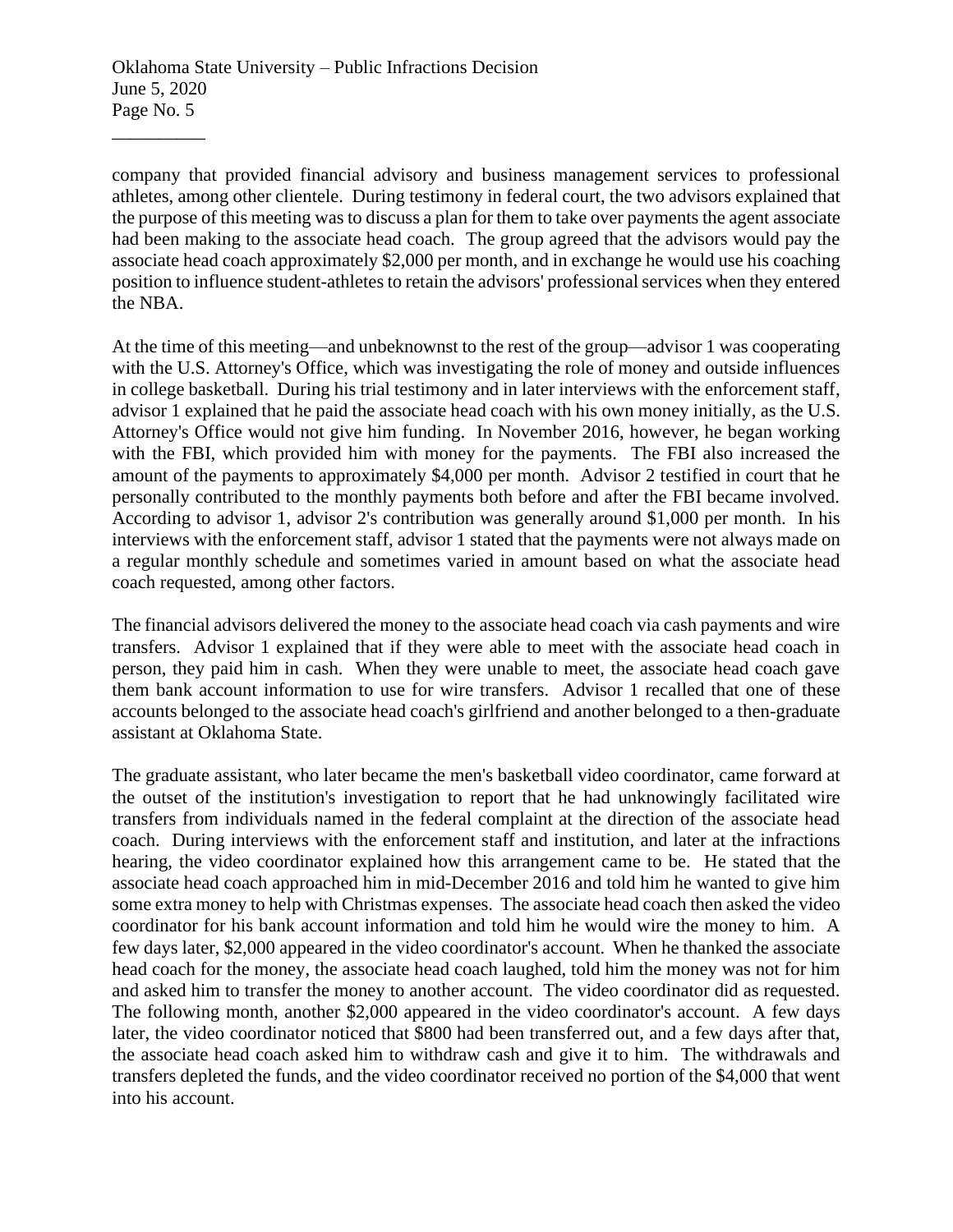Around January 30, 2017, the video coordinator confronted the associate head coach about the wire transfers. The video coordinator expressed concern and told the associate head coach not to transfer any more money into his account. The associate head coach assured him that the transactions were permissible and told him not to worry. After this conversation, however, no additional money was wired into the video coordinator's account, and they never discussed these transactions again. During his interviews and at the infractions hearing, the video coordinator stated that the associate head coach never told him where the money came from or what he did with it.

In total, the financial advisors paid the associate head coach between approximately \$18,150 and \$22,000 in bribe payments.<sup>6</sup> The advisors were paying the associate head coach at the time he came to Oklahoma State in April 2016 and continued paying him into the summer of 2017. According to advisor 1, the last payment occurred in July 2017, when the advisors gave the associate head coach \$4,500 during a meeting in Las Vegas.

#### **The Associate Head Coach's Arrangement of Meetings for the Financial Advisors**

In exchange for the payments from the financial advisors, the associate head coach provided them with access to two student-athletes with NBA potential. Specifically, he arranged a meeting between advisor 1 and a student-athlete enrolled at Oklahoma State (OSU student-athlete) and a separate meeting between advisor 2 and the mother of a student-athlete the associate head coach had coached at his previous institution (non-OSU student-athlete).

#### *Meeting with the OSU Student-Athlete*

The meeting with the OSU student-athlete occurred in February 2017 in West Virginia, where the men's basketball team had travelled for an away game. In his trial testimony and interviews with the enforcement staff, advisor 1 explained that he went to the associate head coach's room at the team hotel the night before the game carrying \$2,000 cash provided by the FBI. The associate head coach then sent a text to the OSU student-athlete and asked him to stop by the room.

The OSU student-athlete described the meeting during an interview with the institution and enforcement staff. He stated that he went to the associate head coach's room because he thought they were going to review film together. However, when he arrived at the room, the associate head coach introduced him to advisor 1 and described the services the advisor provided to professional athletes. The associate head coach referred to the advisor as "my guy" and told the OSU student-athlete "you will need someone like him in a few months" and "he can help you out." The student-athlete reported that advisor 1 talked to him about the need to think about financial matters, but that the associate head coach did much of the talking. The student-athlete recalled

<sup>6</sup> The enforcement staff alleged that this amount could range anywhere from \$18,150 to \$46,000. The staff based the upper end of the range on a calculation that assumed all payments were made on a regular monthly basis and at the agreed-upon monthly amounts. Advisor 1 reported, however, that the amounts varied and the payments were not always made regularly. Accordingly, the panel agrees with Oklahoma State that the total payment was between approximately \$18,150 and \$22,000, with the upper end of the range being the amount the associate head coach pled guilty to receiving. Oklahoma State and the enforcement staff agreed that the difference in valuation does not impact the substantive analysis of the alleged violations or the severity of the case.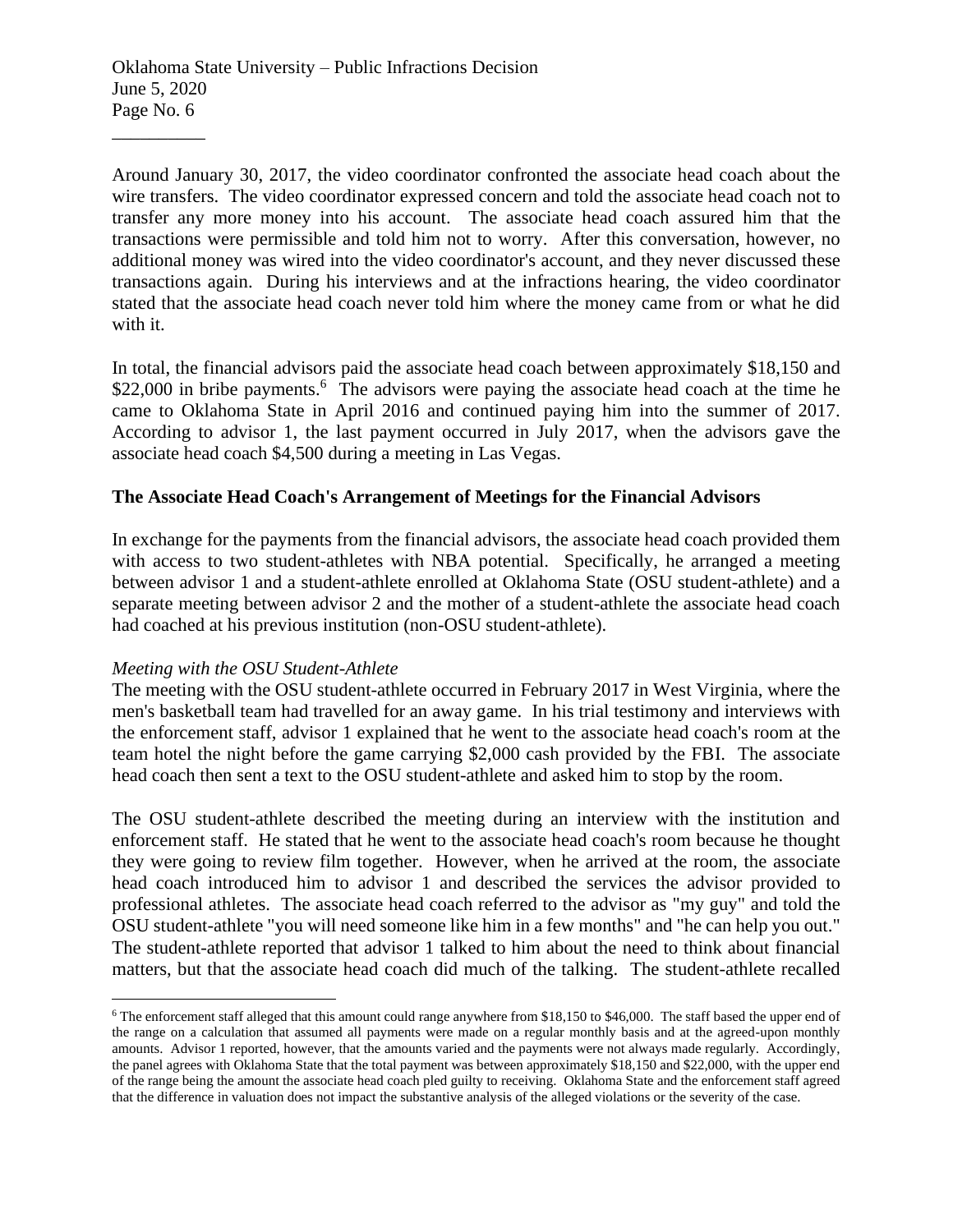that the meeting lasted approximately 20 minutes. The advisor did not give the student-athlete any money, and the student-athlete did not make any commitments or give assurances to the advisor regarding the use of the advisor's services. In his trial testimony and interviews, advisor 1 stated that he gave the associate head coach \$2,000 in cash and a set of high-end headphones following the meeting. He said the associate head coach had specifically requested the headphones.

During his interview, the OSU student-athlete reported that he felt very uneasy at the meeting with advisor 1 and thought he should not have been there. He stated that he felt he "got set up" by the associate head coach. He did not immediately tell anyone about the meeting, however, because he did not believe he had broken any NCAA rules since the financial advisor did not give him any money and he made no commitments to use the advisor's services.

Although the OSU student-athlete did not receive any money at this meeting, the associate head coach later provided him with cash on three separate occasions, totaling \$300. During his interview, the OSU student-athlete reported that the associate head coach approached him after a workout on August 30, 2017, and gave him \$100 cash. The associate head coach told the studentathlete he was giving him the money to help him out. On September 1, 2017, the coach again offered money, which the student-athlete initially refused. The associate head coach insisted, and the student-athlete accepted \$100 cash. This happened for a third and final time on September 7, 2017. The student-athlete stated that he did not know why the associate head coach gave him the money, and he did not ask for it or tell the coach he needed it. He used the money to buy groceries, food or gas for his car.<sup>7</sup>

Although the OSU student-athlete considered entering the 2017 NBA draft, he ultimately decided to remain at Oklahoma State and compete during his final year of eligibility. He declared for the 2018 draft but went undrafted.

#### *Meeting with the Non-OSU Student-Athlete's Mother*

The second meeting arranged by the associate head coach took place in South Carolina in June 2017, a few weeks before the NBA draft. The meeting included advisor 2 and the mother of the non-OSU student-athlete. At the time of this meeting, the non-OSU student-athlete had declared for the draft. Advisor 2 testified in court that he had lunch with the student-athlete's mother—as arranged by the associate head coach—and she expressed an interest in retaining the advisors' services for her son because she trusted the associate head coach's judgment. She then invited advisor 2 to her son's draft party. He testified that he accepted the invitation and attended the party. The non-OSU student-athlete was not drafted and did not retain advisor 2's services.

<sup>7</sup> The OSU student-athlete reported the cash payments to the institution almost immediately following the associate head coach's arrest in September 2017. Oklahoma State declared the student-athlete ineligible and sought and obtained reinstatement, which included a three-game withholding requirement. As a result of Oklahoma State's actions, the student-athlete never competed while ineligible.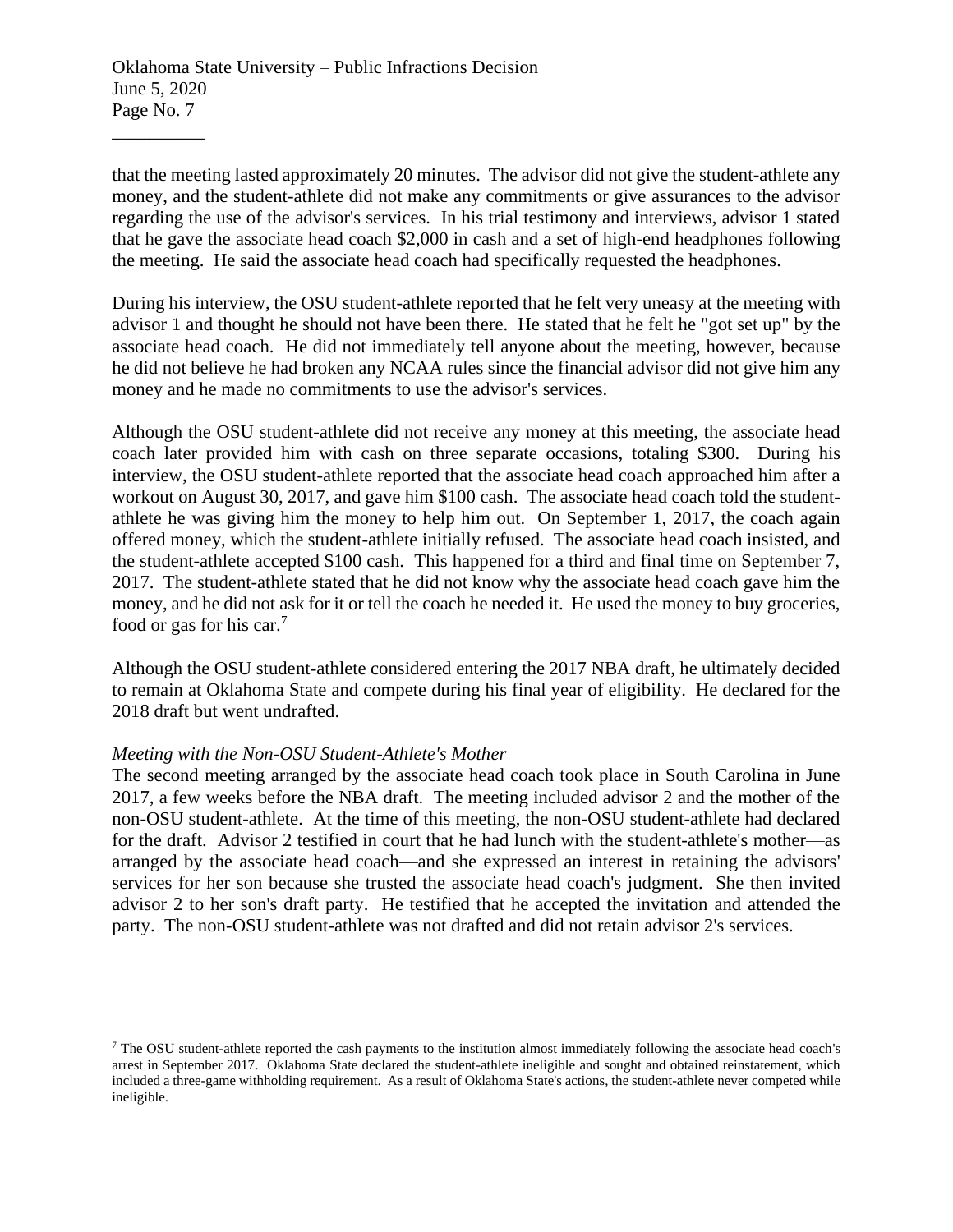Advisor 2 testified that the associate head coach requested \$10,000 for facilitating the meeting with the non-OSU student-athlete's mother. Advisor 2 instead gave the associate head coach a check for \$2,000.

#### **The Associate Head Coach's Arrest, Guilty Plea and Non-Cooperation with the Enforcement Staff's Investigation**

On September 26, 2017, FBI agents arrested the associate head coach in connection with an indictment and federal criminal complaint. The complaint alleged in Count One that beginning in 2016 and continuing into 2017, the agent associate and advisors 1 and 2 paid the associate head coach \$22,000 in cash bribes in exchange for his agreement to influence student-athletes to retain the advisors' professional services once they declared for the NBA draft. The associate head coach pled guilty to Count One on January 30, 2019.

On June 7, 2019, the court sentenced the associate head coach to three months incarceration and two years of supervised release, issued a \$100 special assessment, ordered him to perform 100 hours of community service and ordered a forfeiture of \$22,000. During the sentencing hearing, the associate head coach acknowledged that he knew his actions would expose Oklahoma State to potential NCAA violations, but he "thought it was an easy way to make money." He also stated that "the student-athletes placed their trust in me, and I abused that trust in a critical time in their lives."

Following the associate head coach's sentencing, the enforcement staff made multiple attempts to secure his participation in an interview. The staff sent interview requests to his counsel via email on June 18 and 24, 2019. After receiving no response to those communications, the staff sent a letter to the associate head coach in care of his counsel on July 15, 2019. The letter again requested an interview and informed the associate head coach that if he did not respond by July 24, 2019, the staff would consider this a refusal to interview in violation of NCAA legislation. The associate head coach did not respond. As described in the Case History section of this decision, the associate head coach's new counsel briefly engaged with the enforcement staff and the chief hearing officer in December 2019 and January 2020, but the associate head coach never agreed to participate in an interview and has not responded to the allegations in this case.

# **IV. ANALYSIS**

\_\_\_\_\_\_\_\_\_\_

The violations in this case occurred in the men's basketball program at Oklahoma State and primarily involved the associate head coach's unethical conduct. The violations fall into the following two categories: (A) unethical conduct during the associate head coach's employment at Oklahoma State, including his participation in a bribery scheme and knowing provision of impermissible benefits to a student-athlete and (B) unethical conduct following the associate head coach's separation from the institution, including failure to cooperate with the enforcement staff's investigation. All violations are Level I.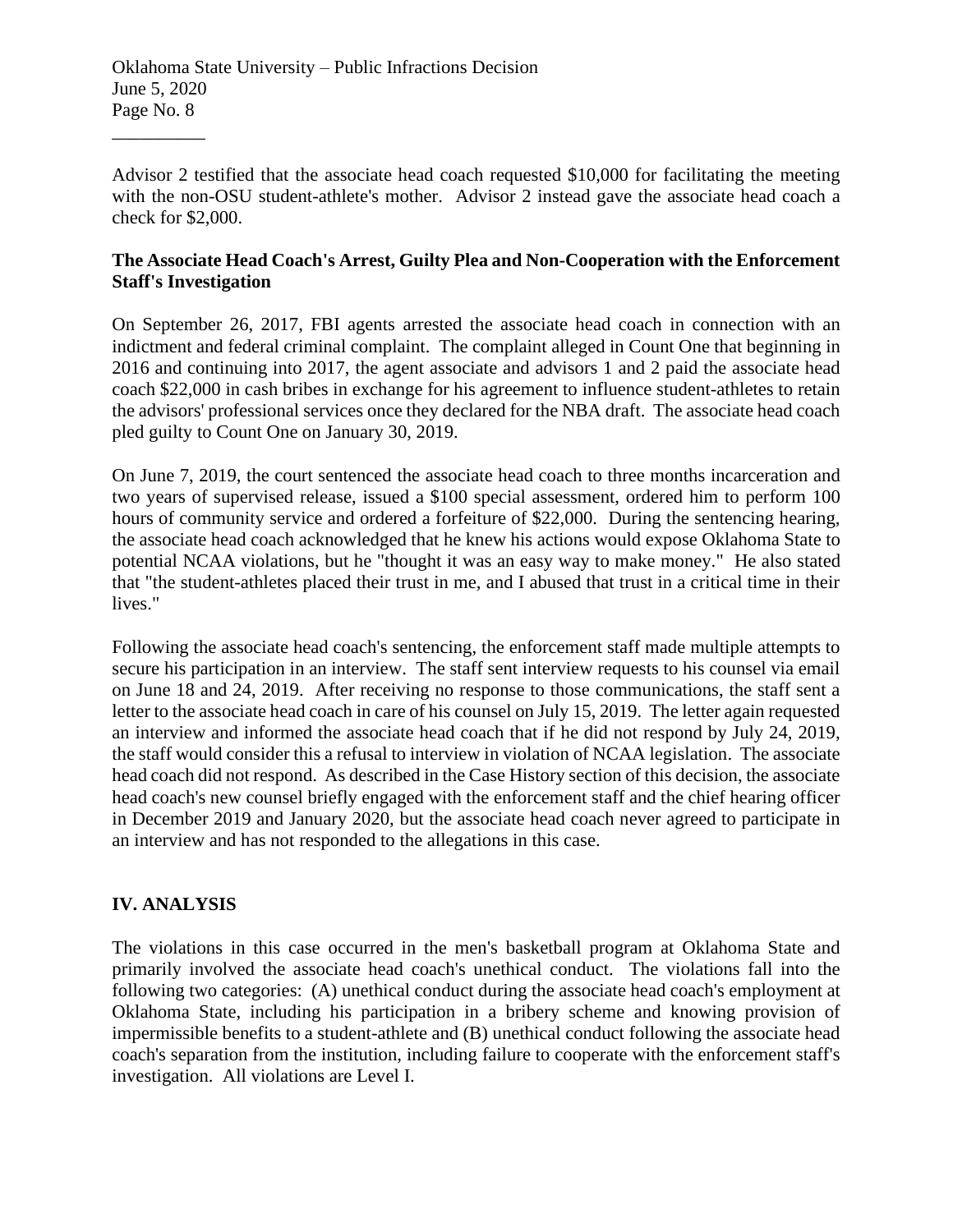## **A. UNETHICAL CONDUCT, REPRESENTING AN INDIVIDUAL IN MARKETING ATHLETICS ABILITY OR REPUTATION, AND KNOWING PROVISION OF IMPERMISSIBLE BENEFITS [NCAA Division I Manual Bylaws 10.1-(e) (2015-16); 10.1-(d) (2016-17 through 2017-18); 10.01.1, 10.1 and 11.1.3 (2015-16 through 2017- 18); and 10.1-(b) and 16.11.2.1 (2017-18)]**

During his brief year-and-a-half employment at Oklahoma State, the associate head coach accepted cash bribes from financial advisors in exchange for his agreement to steer NBA-bound studentathletes toward the advisors' services. He also knowingly provided impermissible benefits in the form of cash gifts to a men's basketball student-athlete. Oklahoma State substantially agreed to the facts and agreed that those facts constituted violations of ethical conduct and benefits legislation. However, the institution disagreed that the associate head coach's conduct violated NCAA legislation prohibiting athletics staff members from representing individuals in the marketing of their athletics ability or reputation. Oklahoma State agreed that any violations should be Level I for the associate head coach but argued that the institution should be held accountable only for Level II violations. The associate head coach did not respond to the allegations. Pursuant to Bylaw 19.7.8.3.4, a hearing panel may view a party's failure to respond to an allegation as an admission that the violation occurred. The panel concludes that the violations occurred, and they are Level I for both the associate head coach and the institution.

## **1. NCAA legislation relating to unethical conduct, representing individuals in marketing athletics ability or reputation, and impermissible benefits.**

The applicable portions of the bylaws may be found at Appendix Two.

**2. The associate head coach violated legislation relating to ethical conduct and representation when he accepted cash bribes in exchange for arranging meetings for financial advisors with a student-athlete and a student-athlete's mother, and he violated benefits and ethical conduct legislation when he knowingly provided cash gifts to a student-athlete.**

From April 2016 through July 2017, the associate head coach participated in a bribery scheme with two financial advisors who wanted access to elite men's basketball student-athletes. The advisors provided the associate head coach with a steady flow of cash—ultimately totaling between approximately \$18,150 and \$22,000—and in exchange, he provided access by arranging for them to meet with one student-athlete and the mother of another. In August and September of 2017, he also provided one of the student-athletes with cash gifts totaling \$300. The associate head coach's conduct constituted Level I violations of Bylaws 10, 11 and 16.

Bylaw 10 governs ethical conduct in collegiate athletics, with Bylaw 10.01.1 generally requiring student-athletes and athletics staff to act with honesty and sportsmanship at all times. Bylaw 10.1 identifies several categories of unethical conduct, including the receipt of benefits by an institutional staff member for facilitating or arranging a meeting between a student-athlete and an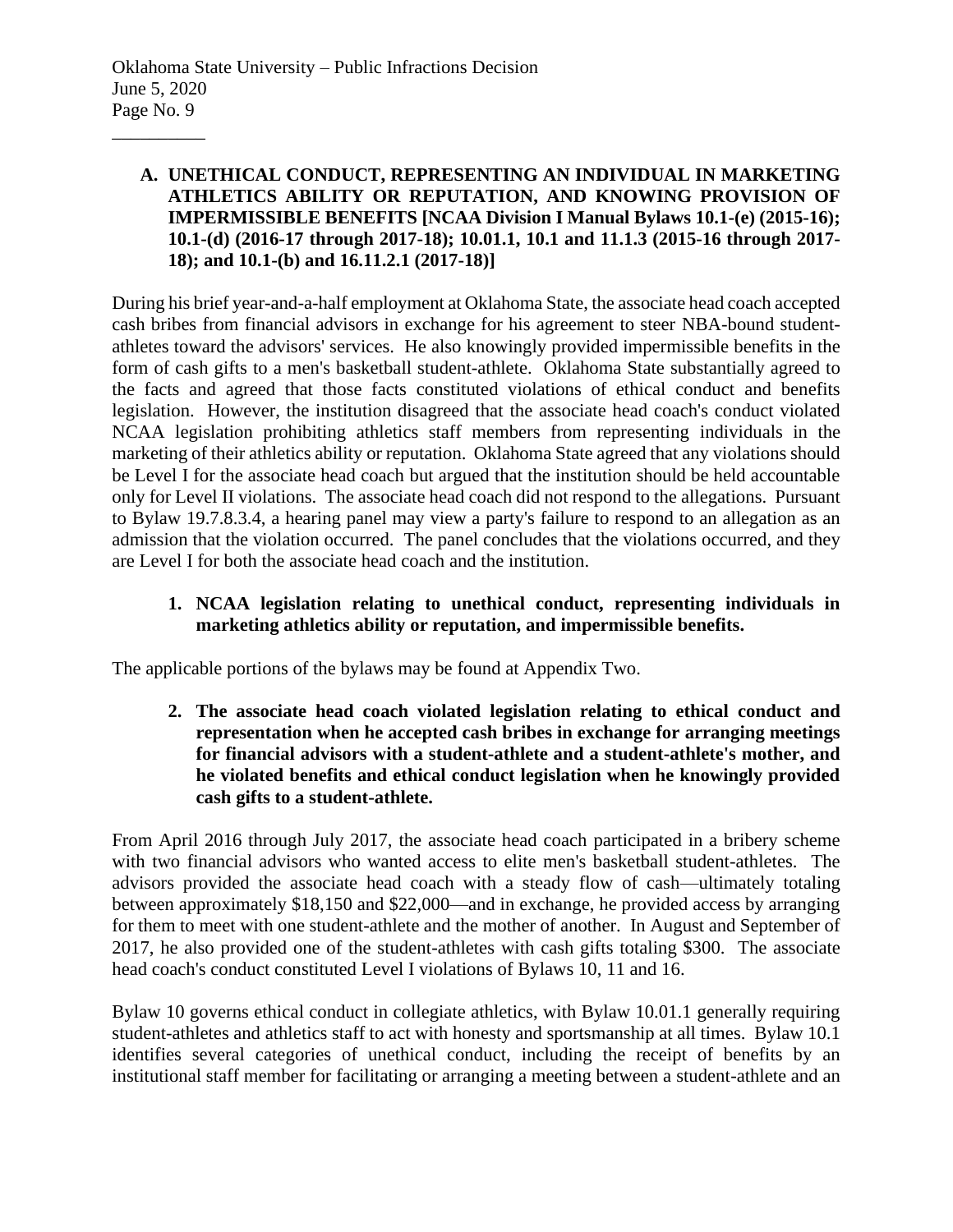agent, financial advisor or representative of an agent or financial advisor (Bylaw 10.1-(d)).<sup>8</sup> Additionally, the bylaw identifies that it is unethical conduct for an institutional staff member to knowingly provide a student-athlete with an extra benefit (Bylaw 10.1-(b)). Bylaw 11 governs the conduct of athletics personnel. Under Bylaw 11.1.3, athletics department staff members are prohibited from representing, either directly or indirectly, any individual in the marketing of their athletics ability or reputation to an agent, and from accepting compensation for such services. Finally, Bylaw 16.11.2.1 sets forth the general rule prohibiting extra benefits, which the bylaw defines as any special arrangement by an institutional employee to provide a student-athlete or his or her family members or friends with a benefit not expressly authorized by NCAA legislation.

The associate head coach's actions establish a clear and egregious violation of the membership's ethical conduct standards for coaches. The associate head coach accepted between approximately \$18,150 and \$22,000 in cash bribes from two financial advisors. In return, he used his position of trust as a coach and mentor to influence certain men's basketball student-athletes to retain the advisors' services when the student-athletes entered the NBA. He arranged two meetings for this purpose—one between advisor 1 and the OSU student-athlete, and another between advisor 2 and the non-OSU student-athlete's mother. He later provided the OSU student-athlete with cash gifts of \$100 on three separate occasions. These facts are not disputed by Oklahoma State, and the associate head coach pled guilty in federal court to participating in the bribery scheme. When the associate head coach accepted bribes from the financial advisors in exchange for arranging meetings with the OSU student-athlete and the non-OSU student-athlete's mother, he violated Bylaws 10.01.1, 10.1 and 10.1-(d). When he knowingly provided the OSU student-athlete with extra benefits in the form of cash gifts, he violated Bylaws 10.1-(b) and 16.11.2.1.

Pursuant to Bylaw 19.7.8.2 and COI Internal Operating Procedure (IOP) 5-9-4, the hearing panel requested interpretive guidance from the AMA staff regarding the application of Bylaw 11.1.3 to the facts of this case.<sup>9</sup> The panel sought this guidance because it was concerned whether the bylaw would apply where the associate head coach appeared to be marketing the abilities of the financial advisors to the student-athletes rather than marketing the abilities of the student-athletes to the financial advisors. Furthermore, no recent cases have involved Bylaw 11.1.3, and the panel recognized that any application of the bylaw in this case could have potential impacts for future cases. Accordingly, the panel requested interpretive guidance to ensure that its decision would not fall outside the reasonable scope of the legislation.

On April 7, 2020, the AMA staff provided a response to the panel's interpretation request, in which the staff determined that the facts framed by the panel established a violation of Bylaw 11.1.3. Specifically, the AMA staff stated that an athletics staff member directly or indirectly represents a student-athlete in the marketing of their athletics ability or reputation when the staff member

<sup>8</sup> The membership renumbered this bylaw from 10.1-(e) to 10.1-(d) beginning with the 2016-17 Division I Manual.

<sup>&</sup>lt;sup>9</sup> In the same request, the hearing panel also sought guidance as to the application of Bylaw 11.3.2.2. Part V of this decision addresses the resulting interpretive guidance and the panel's conclusion regarding the supplemental pay allegation.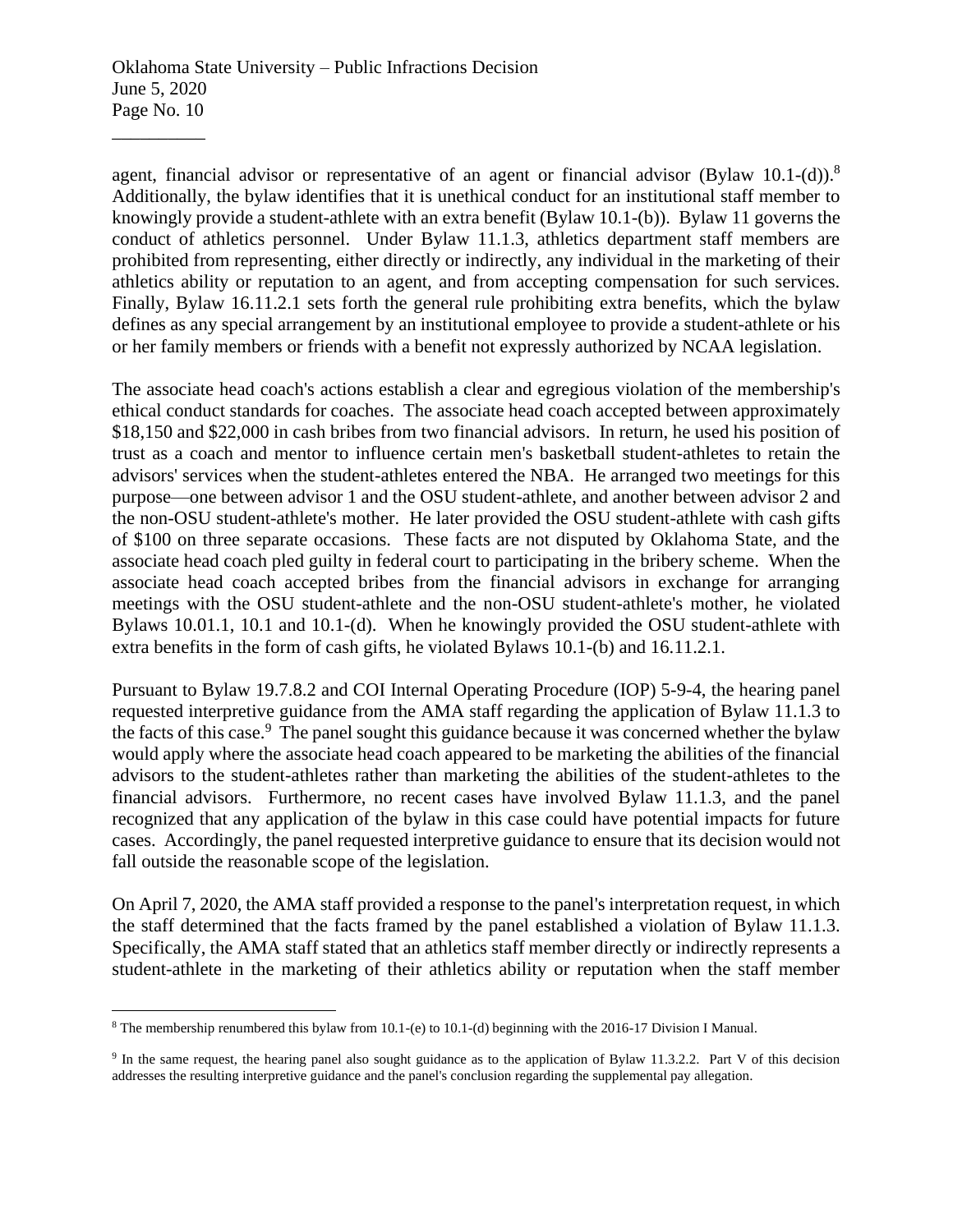arranges a meeting between a financial advisor and student-athlete for the purpose of influencing the student-athlete to retain the advisor's services.<sup>10</sup> The AMA staff noted that because the associate head coach selected the OSU and non-OSU student-athletes for their NBA potential, he was representing them in marketing their athletics ability or reputation for purposes of the bylaw.

Oklahoma State appealed the AMA staff's response to the Interpretations Committee. On May 15, 2020, the Interpretations Committee summarily affirmed the staff's position with respect to Bylaw 11.1.3. Where the operative facts remain the same, the COI is bound by interpretations issued pursuant to COI IOP 5-9-4. Thus, the panel concludes that the associate head coach violated Bylaw 11.1.3 when he arranged for the financial advisors to meet with the OSU student-athlete and the non-OSU student-athlete's mother for the purpose of influencing the student-athletes to retain the advisors' services.

The associate head coach's conduct has no place in collegiate athletics. Coaches are entrusted to look after the well-being and best interests of their student-athletes, including during the critical time when student-athletes are making decisions regarding their professional careers. As the associate head coach admitted at his sentencing hearing, he abused this trust for his own personal gain. He sold access to student-athletes and used his position as a coach and mentor to steer them toward a career decision—retaining the financial advisors'services—that would financially benefit him. In short, he placed his interests ahead of theirs.

The associate head coach's actions had at least three significant ripple effects at Oklahoma State. First, he exposed the institution to NCAA violations and penalties. Second, he put the OSU student-athlete's eligibility at risk when he arranged the meeting with advisor 1—and later *did* render the student-athlete ineligible when he gave him \$300 cash. Finally, he involved the video coordinator in the scheme by deceiving him into providing his bank account information for the wire transfers.

Pursuant to Bylaw 19.1.1, the unethical conduct, impermissible benefits and representation violations are collectively Level I because they seriously undermined or threatened the integrity of the Collegiate Model, provided a substantial or extensive impermissible benefit to a staff member, and involved individual unethical conduct and intentional violations. The COI has previously concluded that Level I violations occurred where individuals engaged in unethical conduct or other violations in a manner that abused a position of trust. *See University of Southern Mississippi* (2016) (concluding Level I unethical conduct violations occurred where the former head men's basketball coach orchestrated and carried out an academic misconduct scheme involving multiple members of his staff and seven prospects) and *Georgia Institute of Technology* (*Georgia Tech*) (2019) (concluding that a former assistant men's basketball coach engaged in Level I recruiting violations and abused his position of trust when he orchestrated inducements and benefits from a notable booster—including a trip to the booster's house and a strip club—during a

<sup>&</sup>lt;sup>10</sup> Bylaw 11.1.3 specifically prohibits marketing an individual's athletics ability or reputation to "an agent." Bylaw 12.02.1.1 includes financial advisors within the definition of "agent."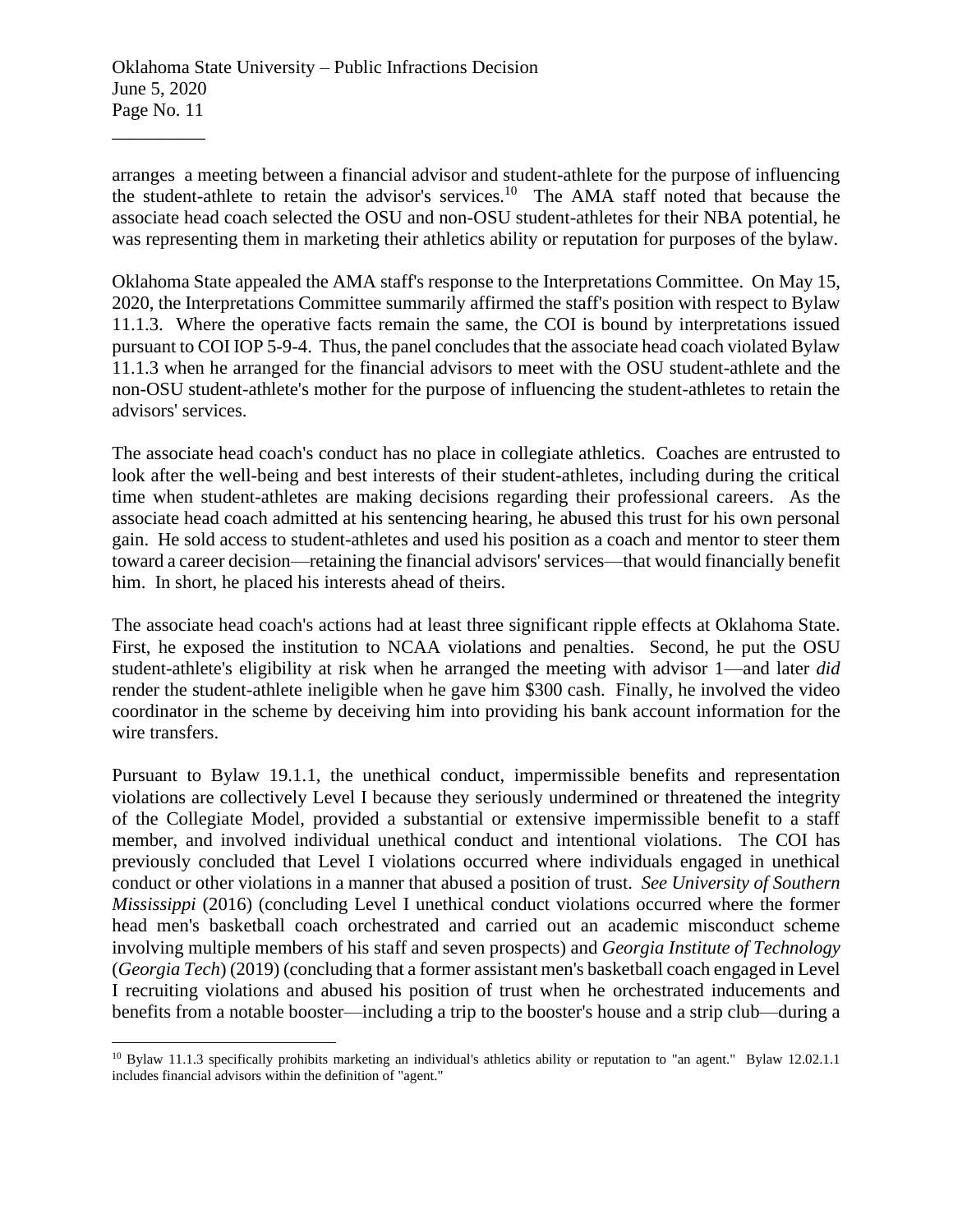highly touted prospect's official visit).<sup>11</sup> Consistent with this case guidance and Bylaw 19.1.1, the unethical conduct, benefits and representation violations here are also Level I.

In its written submission and at the infractions hearing, Oklahoma State argued that it should not be held responsible at the same level as the associate head coach. Specifically, Oklahoma State asserted that the violations and overall case should be Level II for the institution because the associate head coach acted in his own self-interest and outside his assigned work responsibilities at all times, and his conduct did not provide the institution with a significant competitive or recruiting advantage. The panel cannot accept this argument.

Institutions are responsible for the conduct of their employees. Constitution 2.1.2 states that "the institution's responsibility for the conduct of its intercollegiate athletics program includes responsibility for the actions of its staff members. . . ." And pursuant to Constitution 2.8.1, "[m]embers of an institution's staff . . . shall comply with the applicable Association rules, and the member institution shall be responsible for such compliance." These foundational provisions reflect the membership's understanding that institutions do not act through brick and mortar buildings; they act through their employees and representatives. Thus, when an individual commits a violation while employed at an institution, the violation is attributable to both the individual and the institution. Simply put, the institution owns the conduct.

Moreover, the institution is responsible at the same level as the individual employee because the level of the violation attaches to the *conduct*, not to the *actor*. Bylaws 19.1.1, 19.1.2 and 19.1.3 define Level I, II and III violations based on the nature and severity of the conduct. It is through the application of party-specific aggravating and mitigating factors that the COI differentiates between institutions and individuals, classifies the case for each party and determines whether the party is subject to a higher or lower penalty range. *See* Bylaw 19.9.2.

The COI has assigned case level consistent with this structure since the time it was implemented, and no previous cases support the result Oklahoma State seeks. The institution relies on only one case, *University of Alabama* (2017), in which the COI assigned different case levels for the institution and an assistant football coach. However, this case does not support Oklahoma State's position because it was processed as a summary disposition and involved violations of a different nature. With respect to the former, COI IOP 4-10-2-2 establishes that summary disposition decisions are less instructive than decisions reached after a contested hearing because they constitute the parties' agreements. In other words, they are not decisions reached after a full vetting of the case record and party positions.

Even if instructive, however, *Alabama* involved violations of a different nature than those at issue here. In *Alabama*, the assistant football coach engaged in two violations while he was employed at the institution: (1) a Level II recruiting violation and (2) a Level I unethical conduct violation for providing false and misleading information during an interview with the enforcement staff.

<sup>&</sup>lt;sup>11</sup> The *Georgia Tech* decision is currently under appeal by the institution and the former assistant men's basketball coach; however, neither party has challenged the level of the recruiting violations on appeal.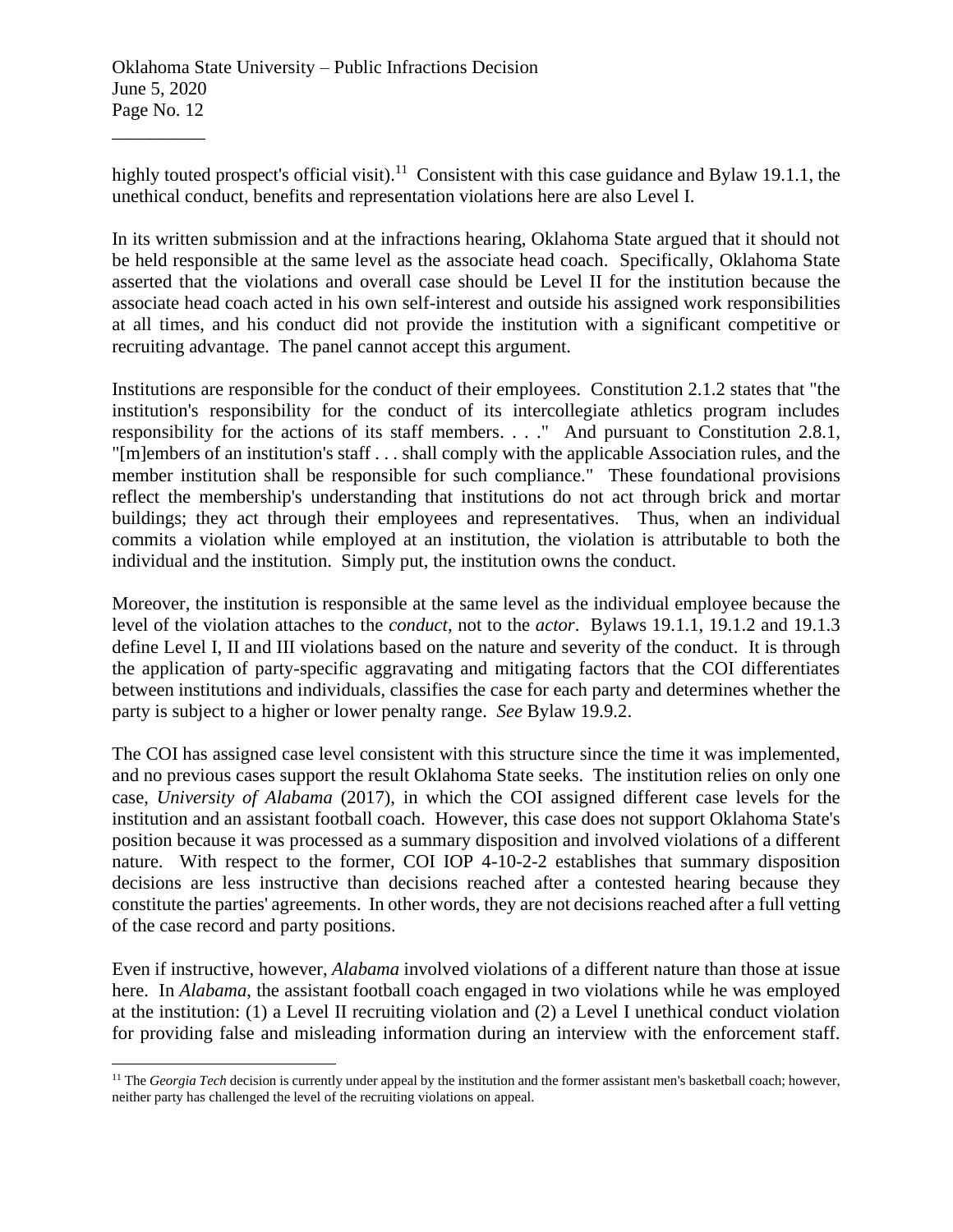The Level I unethical conduct was a *derivative* violation that stemmed from the investigation of the underlying recruiting violation. Thus, the parties agreed that the institution should be held responsible at the level of the underlying recruiting violation, *i.e.*, Level II. Although the COI accepted this agreement, it does not now speculate as to how the case would have been resolved if presented as a contested case rather than a summary disposition.

Here, the underlying violation *is* the unethical conduct—specifically, the associate head coach's acceptance of cash bribes in exchange for arranging meetings—as well as the representation and benefits violations. Oklahoma State is therefore responsible for this conduct at the same level as the associate head coach—Level I.

## **B. POST-SEPARATION UNETHICAL CONDUCT AND FAILURE TO COOPERATE [NCAA Division I Manual Bylaws 10.1, 10.1-(a) and 19.2.3 (2018-19 and 2019-20)]**

Following his separation from Oklahoma State, the associate head coach failed to meet legislated standards of ethical conduct and his responsibility to cooperate when he refused to participate in an interview and provide information relevant to an investigation. The associate head coach did not respond to the allegation. The panel concludes that the associate head coach committed a Level I violation.

# **1. NCAA legislation relating to unethical conduct and failure to cooperate.**

The applicable portions of the bylaws may be found at Appendix Two.

# **2. The associate head coach violated ethical conduct legislation and failed to cooperate when, on multiple occasions, he did not respond to the enforcement staff's interview requests.**

Beginning in June 2019, the associate head coach failed to meet his obligation under NCAA bylaws to cooperate with the investigation. On three separate occasions, he ignored requests from the enforcement staff to participate in an interview, which hindered the investigation. His conduct violated Bylaws 10 and 19.

Bylaw 10.1-(a) obligates current and former institutional staff members to make complete disclosure of information concerning possible violations when requested by the enforcement staff. Failure to do so may constitute unethical conduct under Bylaw 10.1. Along these lines, and to further the mission of the infractions process, Bylaw 19.2.3 requires current and former staff members to assist and cooperate fully with the enforcement staff.

The associate head coach failed to meet his obligation under these bylaws. Beginning in June 2019, the associate head coach failed to cooperate with the investigation and processing of this case. The enforcement staff contacted him on three occasions to request an interview, but he declined to respond. He had a further opportunity to cooperate when his new attorney briefly re-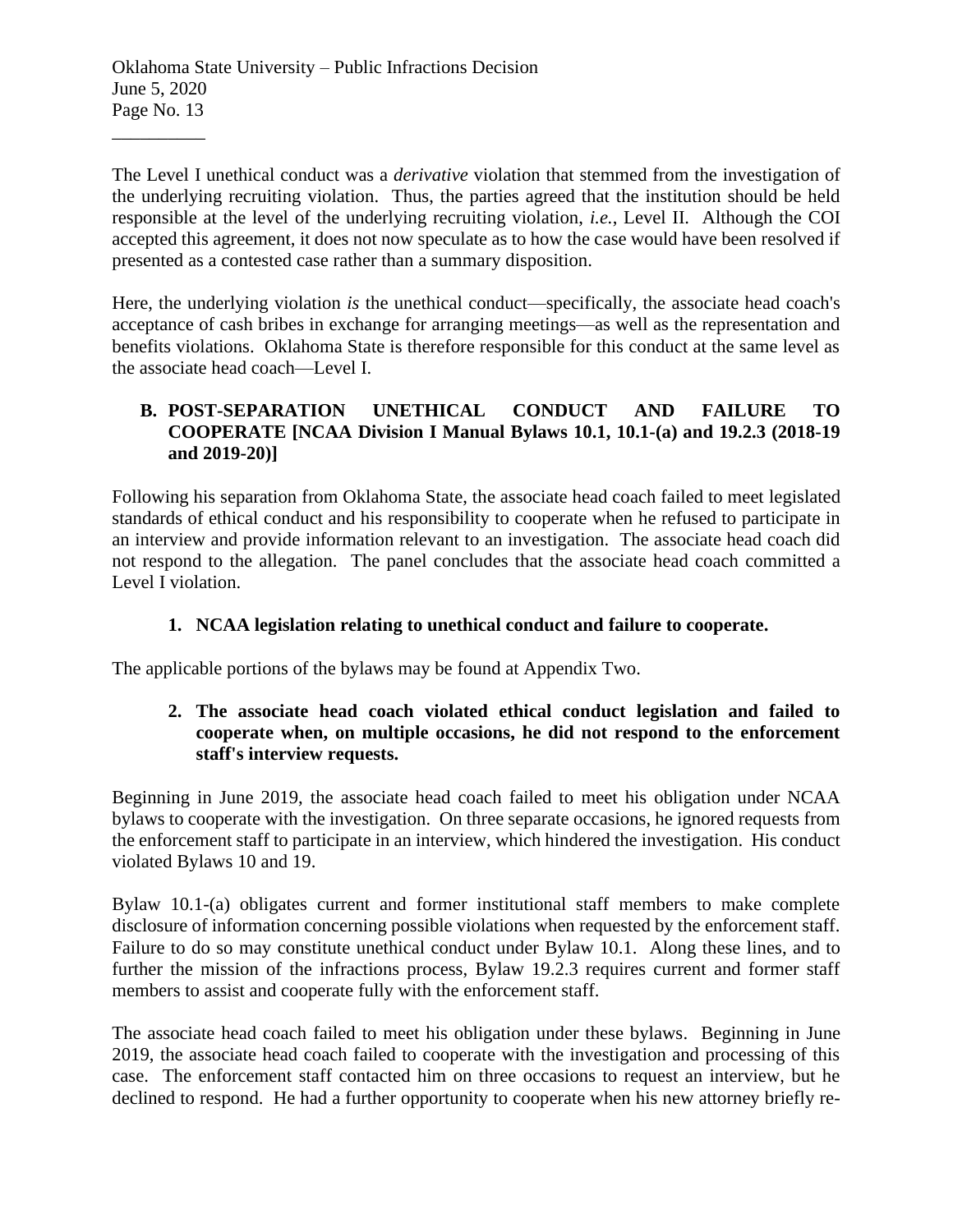engaged with the infractions process in December 2019 and January 2020. However, he ultimately failed to participate, provide information and respond to the allegations.

The cooperative principle is a core tenet on which the entire infractions process depends. Any lack of cooperation threatens the integrity of the infractions process, and this is particularly true when the individual who fails to cooperate is the central actor in a case. *See University of Louisville* (2017) (concluding that a former director of basketball operations, who arranged stripteases and sex acts for recruits, violated Bylaws 10 and 19 when he refused to participate in an interview, respond to the NOA and attend the infractions hearing). When the associate head coach refused to participate in the investigation and respond to the allegations, he violated the cooperative principle and acted unethically in contravention of Bylaws 10.1-(a) and 19.2.3.

The COI has regularly concluded that individuals who refuse to participate in interviews and cooperate within the infractions process commit Level I violations of Bylaws 10 and 19. *See Louisville* (concluding the former director of basketball operations committed Level I ethical conduct and cooperation violations when he refused to participate in interviews, respond to the allegations and participate in the infractions hearing) and *University of Northern Colorado* (2017) (concluding an assistant men's basketball coach who paid for prospects' online summer courses committed Level I ethical conduct and cooperation violations when he refused to participate in interviews, respond to the allegations and participate in the infractions hearing). Furthermore, Bylaw 19.1.1 identifies failure to cooperate and individual unethical conduct as examples of Level I severe breaches of conduct. Thus, consistent with Bylaw 19.1.1 and past case guidance, the panel concludes that the associate head coach's conduct constitutes a Level I violation.

# **V. VIOLATION NOT DEMONSTRATED**

The NOA also alleged that the associate head coach's acceptance of bribes from financial advisors violated Bylaw 11 legislation that prohibits outside sources from supplementing athletics staff members' pay. Oklahoma State disagreed that this conduct violated supplemental pay legislation. After seeking guidance through the membership's interpretive process, the panel concludes that the facts do not support a supplemental pay violation due to the lack of direct connection between the associate head coach's job responsibilities and the purpose and source of the bribes.

Bylaw 11.3.2.2 governs supplemental pay. Specifically, the bylaw prohibits an outside source from paying or regularly supplementing an athletics department staff member's annual salary or from arranging to supplement that salary for an unspecified achievement.

No previous cases or interpretations involving this bylaw have deemed a staff member's acceptance of bribe payments to be supplemental pay. Nor have they involved scenarios where the individual providing the money had no affiliation with the staff member's institution. Rather, supplemental pay cases have generally involved payments from boosters to athletics staff—particularly to cover staff members' living expenses—or from head coaches supplementing the pay of their staff members. *See Syracuse University* (2015) (concluding a supplemental pay violation occurred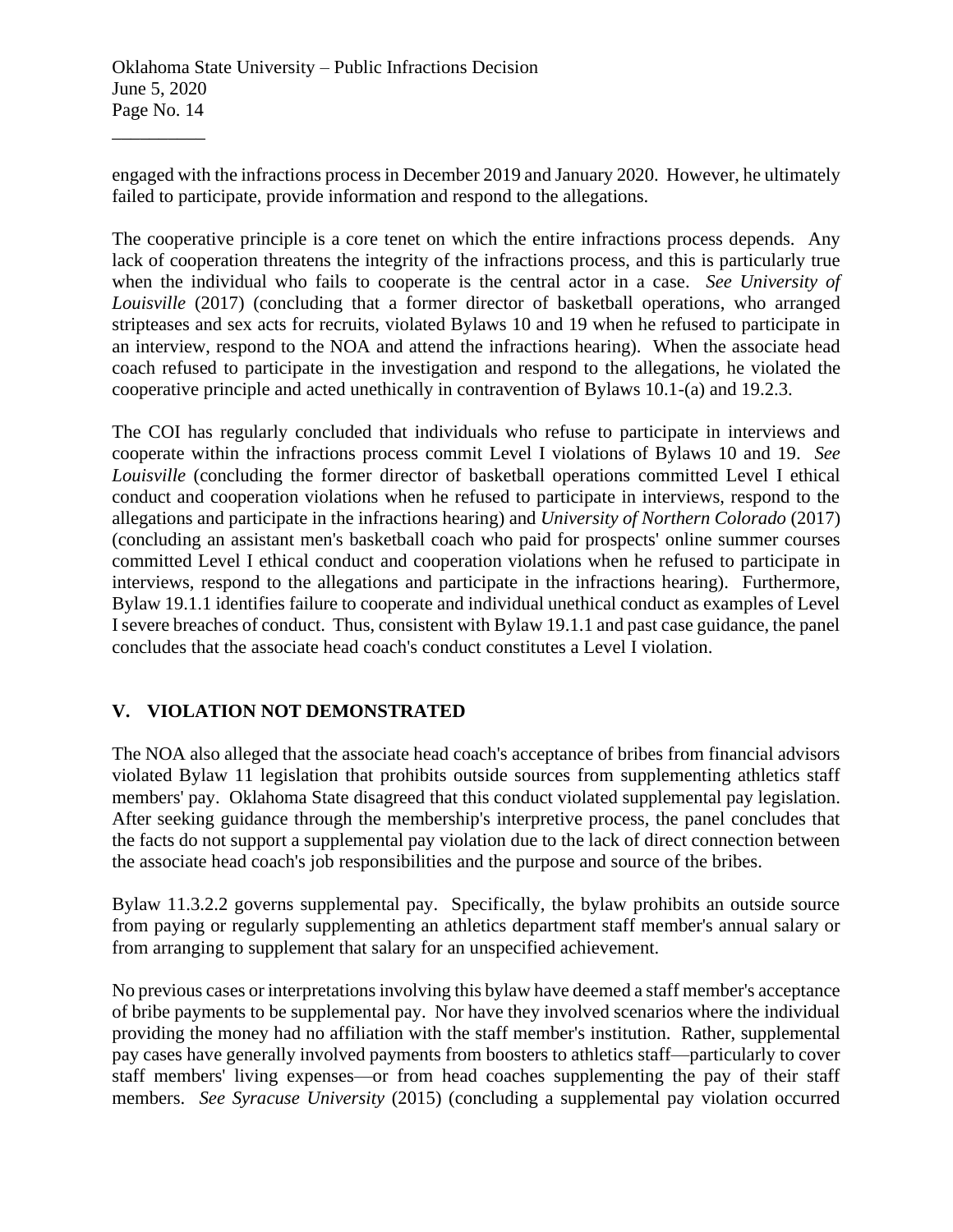when a booster paid one month's rent for a men's basketball administrative assistant) and *Tulane University* (1991) (concluding a supplemental pay violation occurred when a head men's tennis coach provided salary supplements of \$500 and \$1,000 to two part-time coaches). Thus, due to the seemingly novel application of this bylaw—and recognizing potential implications for future cases—the hearing panel sought interpretive guidance from the AMA staff to ensure its decision would not fall outside the reasonable scope of the legislation.

On April 7, 2020, the AMA staff issued its interpretive response stating that the facts presented by the hearing panel demonstrated a supplemental pay violation under Bylaw 11.3.2.2. Specifically, the AMA staff stated that a supplemental pay violation occurs when an athletics staff member receives cash bribes from a financial advisor who has no affiliation with the staff member's institution. The staff noted that the bylaw only permits an outside source to donate funds to the institution to be used as determined by the institution in accordance with its policies. Here, the AMA staff determined that the direct payment to a specific staff member by an outside source is not permissible.

On appeal, however, the Interpretations Committee disagreed with the staff's position, stating the following:

The Interpretations Committee determined that Bylaw 11.3.2.2 does not apply under these circumstances, as the payments were from sources with no affiliation with the institution and unrelated to the coach's employment responsibilities with the institution. Such payment would be considered outside athletically related income rather than supplemental pay.

Accordingly, the Interpretations Committee reversed the AMA staff's interpretive response with respect to the supplemental pay issue.

As stated previously, the COI is bound by interpretations issued pursuant to COI IOP 5-9-4. Therefore, the panel concludes that the financial advisors' bribe payments to the associate head coach did not constitute supplemental pay in violation of Bylaw 11.3.2.2. As the Interpretations Committee noted, the financial advisors had no connection to Oklahoma State. Furthermore, the bribes were intended to personally benefit the associate head coach so that he would steer studentathletes to the advisors; they were not intended to benefit the institution or the men's basketball program. Thus, with no direct connection to the associate head coach's employment responsibilities, these bribe payments are not supplemental pay.

The panel notes that other legislation may be applicable to this type of conduct. For example, the Interpretations Committee observed that the bribe payments could be considered athletically related outside income. The membership has amended the reporting requirements related to outside income twice since the violations in this case began, and it is not clear which version of the legislation the Interpretations Committee was considering when it made this statement. *See*  Bylaws 11.2.2, 11.3.2.1 and 11.3.2.1.1. However, the panel need not resolve this issue here, as no outside income violation was alleged. Indeed, the outcome of the post-hearing interpretive process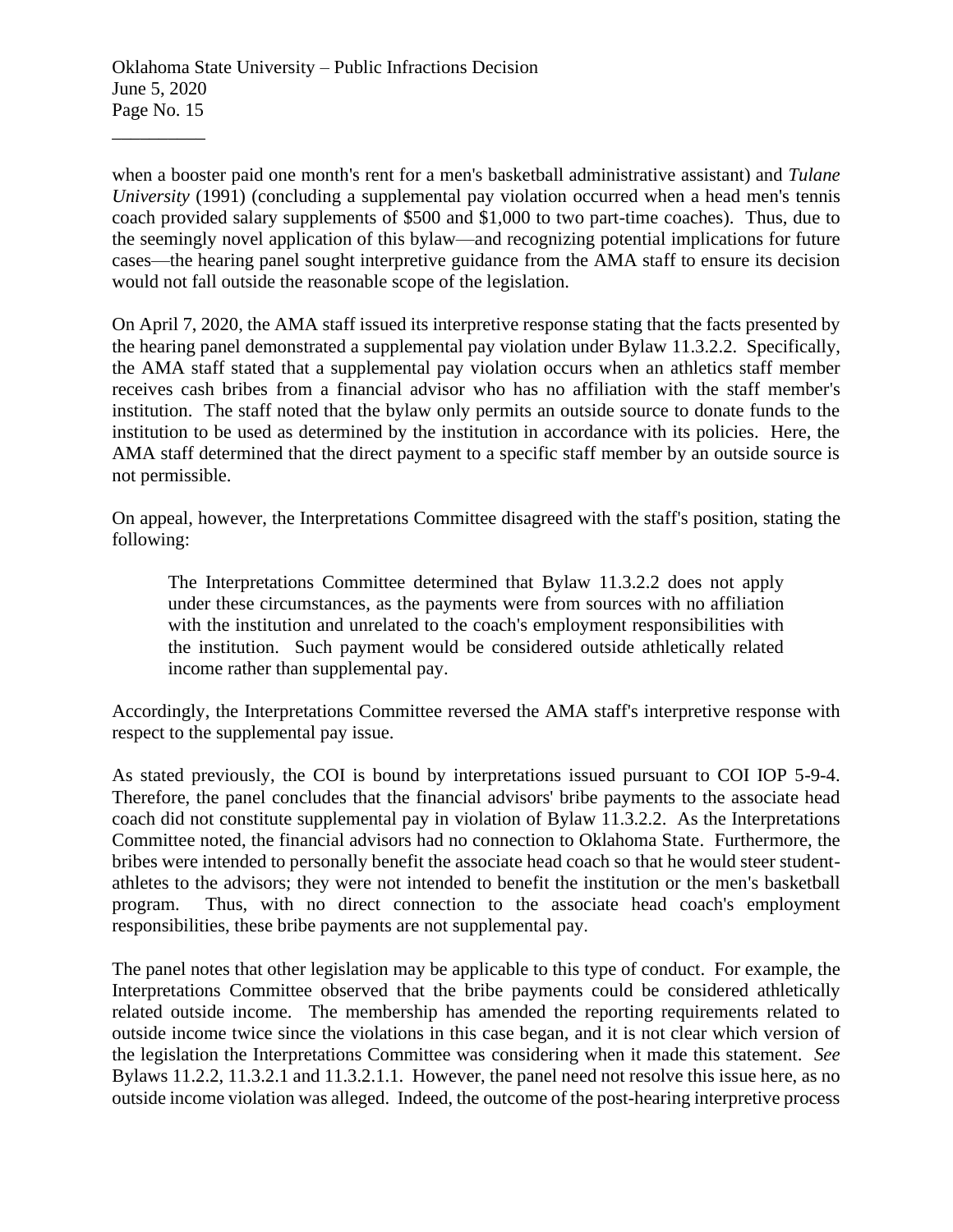in this case demonstrates the challenges that arise when interpretive issues are not identified and resolved prior to the issuance of an NOA. Particularly in light of the 60-day stay, which provided additional time for the parties, addressing these issues on the front end of this case would have enabled more efficient resolution by the COI.

# **VI. PENALTIES**

\_\_\_\_\_\_\_\_\_\_

For the reasons set forth in Sections III and IV of this decision, the panel concludes that this case involved Level I violations of NCAA legislation. Level I violations are severe breaches of conduct that undermine or threaten the integrity of the Collegiate Model and provide or are intended to provide substantial or extensive advantages or benefits.

In considering penalties, the panel first reviewed aggravating and mitigating factors pursuant to Bylaws 19.9.2, 19.9.3 and 19.9.4 to determine the appropriate classifications for Oklahoma State and the associate head coach. The panel then used the current penalty guidelines (Figure 19-1) and Bylaws 19.9.5 and 19.9.7 to prescribe penalties.

The panel determined that the below-listed factors applied and assessed the factors by weight and number. Based on its assessment, the panel classifies this case as Level I-Standard for Oklahoma State and Level I-Aggravated for the associate head coach.

## **Aggravating Factors for Oklahoma State**

19.9.3-(b): A history of Level I, Level II or major violations by the institution; and 19.9.3-(h): Persons of authority condoned, participated in or negligently disregarded the violation or related wrongful conduct.

Oklahoma State agreed that both of these factors apply. With respect to Bylaw 19.9.3-(b), this is the institution's sixth Level I, Level II or major case. Although the panel notes that most of these cases occurred over 25 years ago, the institution's most recent case is only five years old. The COI has previously determined that the factor applied when an institution had only one prior case that was even less recent than this. *See University of Connecticut* (2019) (determining the factor applied where the institution had only one previous case that occurred eight years earlier). And similar to the circumstances here, the COI has applied the factor when an institution had one recent case among other cases occurring decades ago. *See Southern Mississippi* (determining the factor applied where the institution had one case three years prior, but its other two cases occurred over thirty years ago). Consistent with these cases, the factor applies here.

As it relates to Bylaw 19.9.3-(h), Oklahoma State agreed that the associate head coach was a person of authority who participated in unethical conduct violations. In previous cases, the COI has applied this factor to institutions whose coaching staff members were directly involved in violations. *See University of California, Santa Barbara* (*UCSB*) (2019) (determining the factor applied to the institution when the head track coach was directly involved in CARA violations)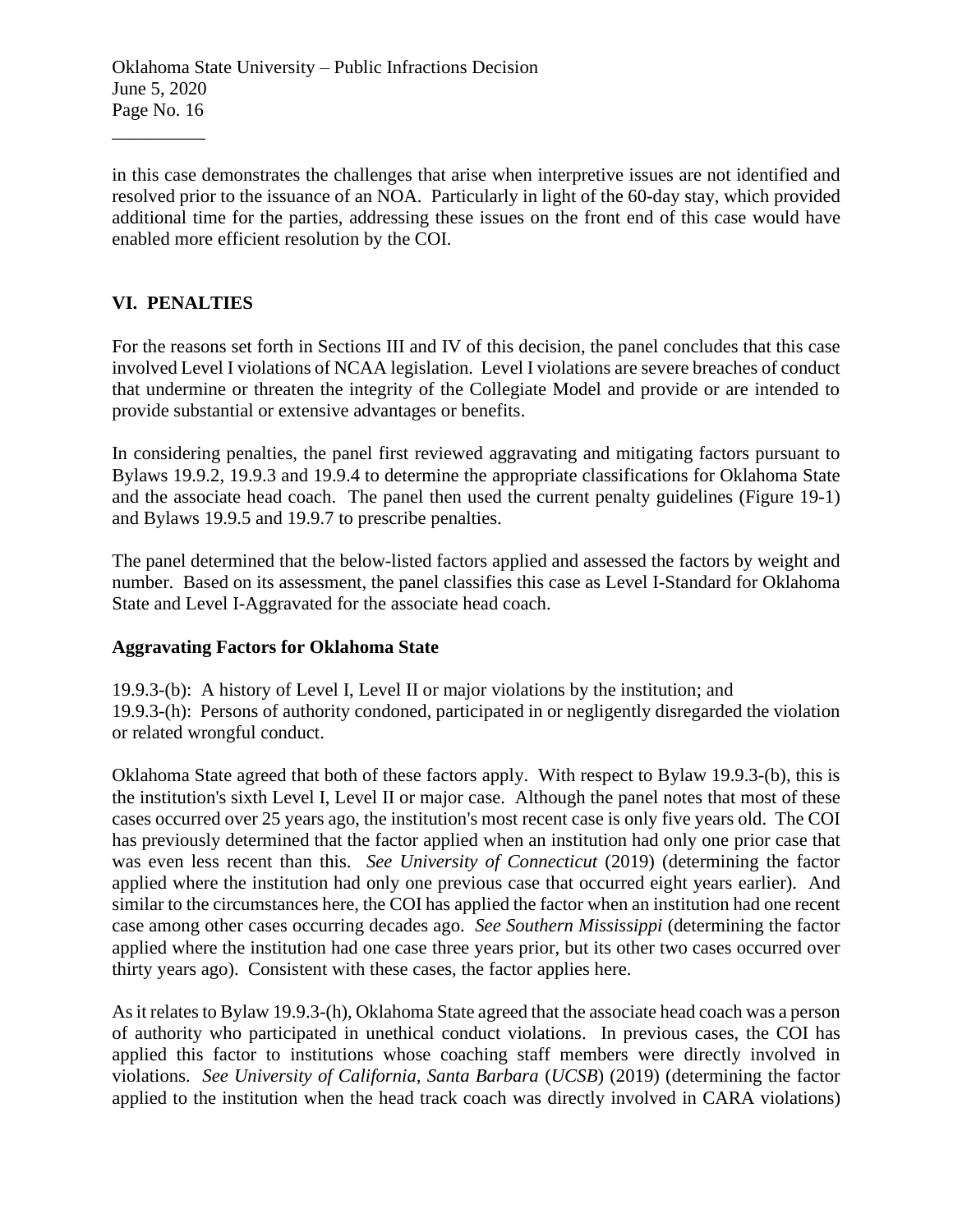and *DePaul University* (2019) (determining the factor applied to the institution when the associate men's basketball coach directed recruiting violations).<sup>12</sup> As these cases recognize, a coach's authority derives from the institution. Thus, when that authority is abused as a result of a coach's involvement in violations, both the coach and the institution bear responsibility. For these reasons, the factor applies to Oklahoma State.

The panel also considered whether Oklahoma State should be held accountable for other aggravating factors that applied to the associate head coach. In particular, the panel looked at Bylaws 19.9.3-(i), *One or more violations caused significant ineligibility or other substantial harm to a student-athlete or prospective student-athlete*; 19.9.3-(j), *Conduct or circumstances demonstrating an abuse of a position of trust*; and 19.9.3-(m), *Intentional, willful or blatant disregard for the NCAA constitution and bylaws*. Although the COI has applied these factors to involved individuals and institutions in previous cases, the panel determines that the unique facts and circumstances of *this* case did not warrant application of these factors to Oklahoma State. Although Oklahoma State is responsible for the resulting Level I violations, the panel will not ascribe to the institution aggravating factors that are triggered by the associate head coach's individual conduct under these circumstances.

## **Mitigating Factors for Oklahoma State**

19.9.4-(b): Prompt acknowledgment of the violations, acceptance of responsibility and imposition of meaningful corrective measures and/or penalties; and 19.9.4-(d): An established history of self-reporting Level III or secondary violations.<sup>13</sup>

The enforcement staff did not identify Bylaw 19.9.4-(b) as a mitigating factor for Oklahoma State because the institution asserted that it should be held responsible for *Level II* violations rather than Level I violations. However, the panel determines that the factor applies. Oklahoma State's disagreement regarding level does not undercut the institution's acknowledgment that the violations occurred and its acceptance of responsibility. The COI has previously determined that this factor can apply even where a party disagrees with a violation but accepts responsibility for their failings. *See University of Tennessee at Chattanooga* (2018) (determining the factor applied to a head men's tennis coach who contested violations but repeatedly acknowledged his shortcomings and accepted responsibility). Here, the institution agreed to the violation and accepted responsibility but advocated for a different violation level. The factor applies.

Oklahoma State proposed an additional mitigating factor, Bylaw 19.9.4-(a), *Prompt self-detection and self-disclosure of the violation(s)*, but the panel determines it does not apply. It was the federal government, not the institution, that detected and exposed the associate head coach's acceptance of bribes. Although other individuals at the institution promptly came forward with information

<sup>&</sup>lt;sup>12</sup> The *UCSB* decision is currently under appeal by another involved individual on issues unrelated to the track coach's CARA violations.

<sup>&</sup>lt;sup>13</sup> Oklahoma State self-reported 92 Level III violations from the 2014-15 through 2018-19 academic years, an average of 18 violations per year.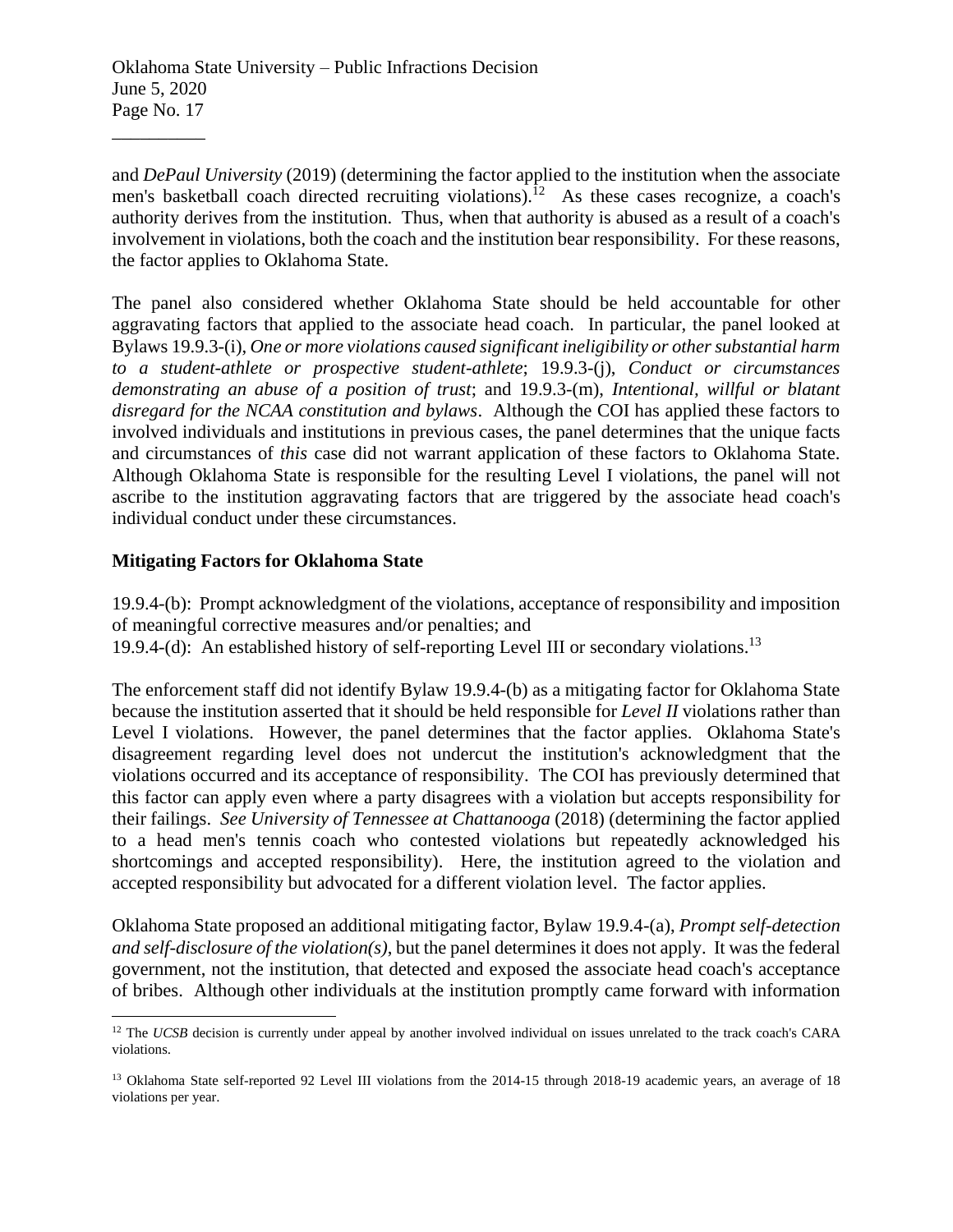following the associate head coach's arrest—specifically, the video coordinator and the OSU student-athlete—the violations may have continued undetected if not for the federal investigation. Additionally, the associate head coach's violations had been going on for well over a year when the federal government uncovered them. In past cases, the COI has declined to apply this mitigating factor when violations were detected through means other than the institution's own compliance systems and/or went undetected for a significant period of time. *See UCSB* (determining the institution did not promptly self-detect CARA violations that had been going on for approximately two years and came to light through student-athlete reports rather than compliance systems) and *University of Missouri, Columbia* (2019) (determining the institution did not promptly self-detect academic misconduct violations that had been going on for a year and would have continued undetected but for a tutor's decision to come forward and report her conduct). Consistent with these cases, the factor does not apply here.

## **Aggravating Factors for the Associate Head Coach**

19.9.3-(a): Multiple Level I violations by the involved individual;

19.9.3-(e): Unethical conduct, compromising the integrity of an investigation, failing to cooperate during an investigation or refusing to provide all relevant or requested information;

19.9.3-(h): Persons of authority condoned, participated in or negligently disregarded the violation or related wrongful conduct;

19.9.3-(i): One or more violations caused significant ineligibility or other substantial harm to a student-athlete or prospect;

19.9.3-(j): Conduct or circumstances demonstrating an abuse of a position of trust;

19.9.3-(l): Conduct intended to generate pecuniary gain for the involved individual; and

19.9.3-(m): Intentional, willful or blatant disregard for the NCAA constitution and bylaws.

The associate head coach did not respond to the allegations or provide his position on the seven aggravating factors identified by the enforcement staff. Pursuant to Bylaw 19.7.8.3.4, a party's failure to respond to the NOA may be viewed by the panel as an admission that the alleged violations occurred. Accordingly, the panel concludes that the violations occurred and the facts and circumstances surrounding those violations support the application of all seven aggravating factors.

## **Mitigating Factor for the Associate Head Coach**

19.9.4-(h): The absence of prior conclusions of Level I, Level II or major violations by the associate head coach.

All penalties prescribed in this case are independent and supplemental to any action the NCAA Division I Committee on Academics has taken or may take through its assessment of postseason ineligibility, historical penalties or other penalties. In prescribing penalties, the panel considered Oklahoma State's cooperation in all parts of this case and determined it was consistent with the institution's obligation under Bylaw 19.2.3. The panel also considered Oklahoma State's corrective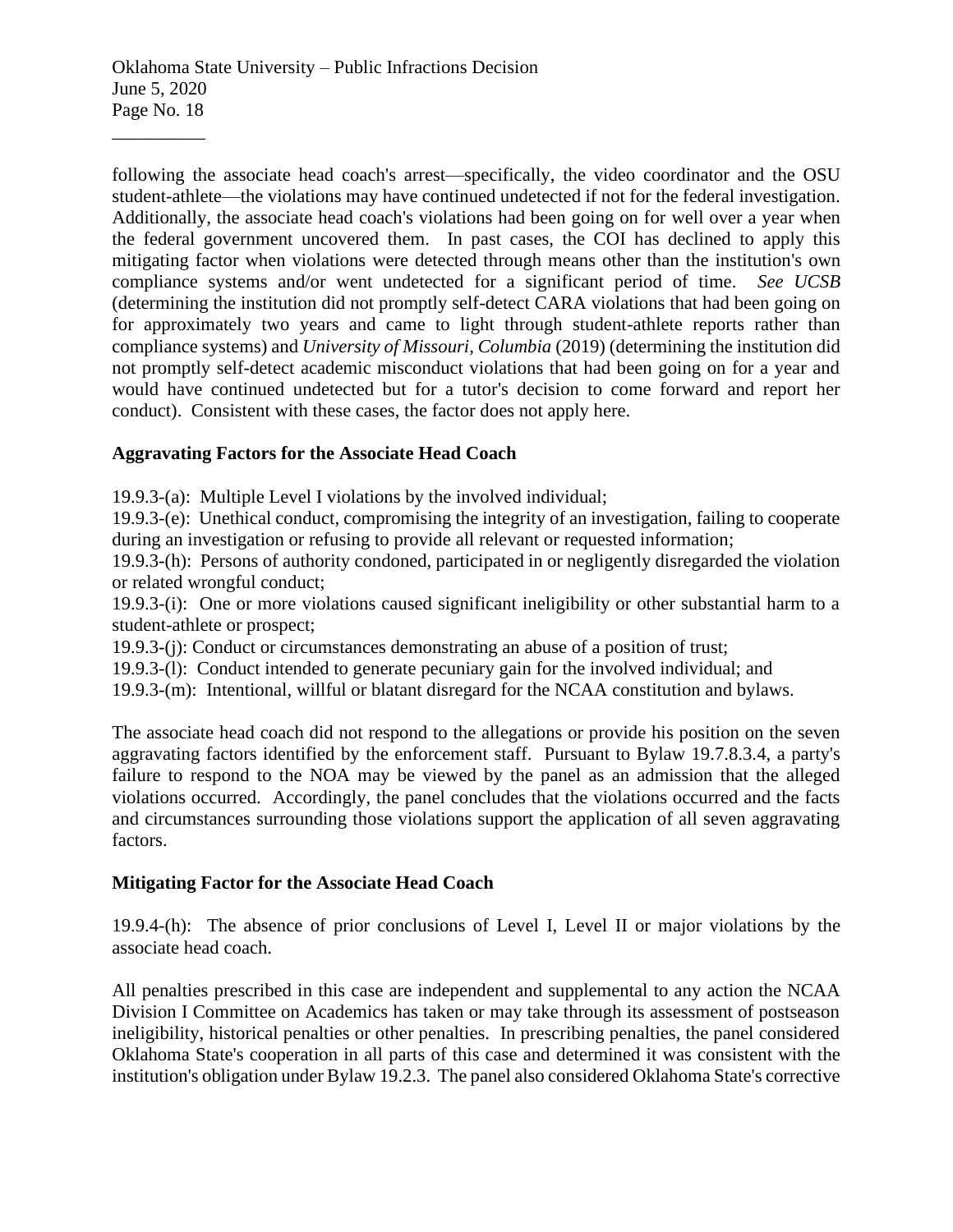actions, which are contained in Appendix One. The panel prescribes the following penalties (selfimposed penalties are so noted):

# **Core Penalties for Level I-Standard Violations (Bylaw 19.9.5)**<sup>14</sup>

- 1. Probation: Three years of probation from June 5, 2020, through June 4, 2023.
- 2. Competition penalty: During the 2020-21 academic year, the men's basketball program shall end its season with the last regular-season contest and shall not participate in postseason conference or NCAA tournament competition.

In accordance with Bylaw 14.7.2-(c), the COI recommends that the NCAA Division I Committee for Legislative Relief waive the one-year residency requirement for transferring student-athletes whose institution was placed on probation which included a postseason ban penalty.

- 3. Financial penalty: Oklahoma State shall pay a fine of \$10,000 plus one percent of the budget for the men's basketball program. <sup>15</sup> (Self-imposed.)
- 4. Scholarship reductions: Oklahoma State shall reduce by three the total number of grants-inaid awarded in men's basketball during the 2020-21 through 2022-23 academic years.
- 5. Recruiting restrictions:<sup>16</sup>

\_\_\_\_\_\_\_\_\_\_

- a. Oklahoma State reduced the number of official visits in men's basketball to 25 during the 2018-19/2019-20 rolling two-year period (a reduction of three off the permissible number) and to 18 during the 2019-20/2020-21 rolling two-year period (a reduction of 10 off the permissible number). (Self-imposed.)
- b. Oklahoma State shall prohibit unofficial visits in men's basketball for two weeks during the fall of 2020 and two weeks during the fall of 2021. (Self-imposed.) Because the Figure 19-1 penalty guidelines require a seven- to thirteen-week ban on official visits for Level I-Standard violations, the institution shall prohibit unofficial visits in men's basketball for a total of three additional weeks during the fall of 2020, 2021 and/or 2022.

<sup>&</sup>lt;sup>14</sup> The panel recognizes that circumstances surrounding the COVID-19 pandemic could impact how the institution is able to implement some of the penalties prescribed in this decision. If Oklahoma State finds that a penalty cannot be served as prescribed due to the ongoing pandemic, the institution should report any such challenges through the probation compliance process.

<sup>&</sup>lt;sup>15</sup> The fine from the program budget must be calculated in accordance with COI IOPs 5-15-4 and 5-15-4-1.

<sup>&</sup>lt;sup>16</sup> The panel accepted the institution's self-imposed recruiting restrictions and prescribed additional restrictions as necessary to reach the bottom of the range for Level I-Standard violations pursuant to the Figure 19-1 penalty guidelines.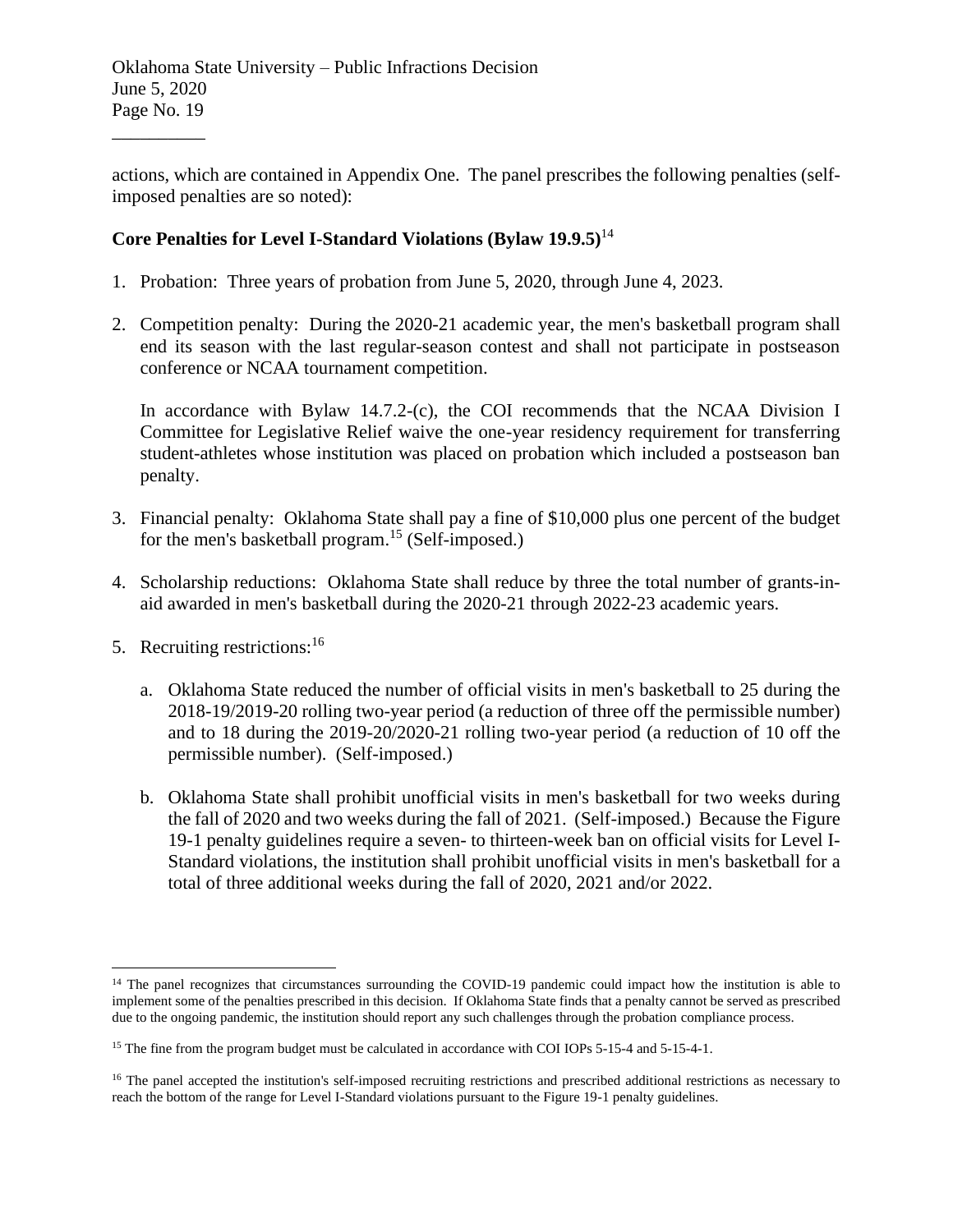- c. Oklahoma State shall prohibit telephonic recruiting communication in men's basketball for a one-week period during the 2020-21 academic year. (Self-imposed.) Because the Figure 19-1 penalty guidelines require a seven- to thirteen-week ban on recruiting communications for Level I-Standard violations, the institution shall prohibit telephonic recruiting communication in men's basketball for a total of six additional weeks during the term of probation.
- d. Oklahoma State reduced the number of recruiting person days in men's basketball by 12 during the 2019-20 academic year. (Self-imposed.) Because the Figure 19-1 penalty guidelines require a 17- to 33-day reduction in recruiting-person days for Level I-Standard violations, the institution shall reduce the number of recruiting-person days in men's basketball by five during the 2020-21 academic year.

## **Core Penalties for Level I-Aggravated Violations (Bylaw 19.9.5)**

6. Show-cause order: The associate head coach engaged in unethical conduct when he accepted bribes in exchange for arranging meetings between student-athletes and financial advisors, knowingly provided impermissible cash benefits to a student-athlete and failed to cooperate with the enforcement staff's investigation. His conduct also violated NCAA legislation prohibiting athletics staff members from representing individuals in marketing their athletics ability or reputation. Therefore, the associate head coach shall be subject to a 10-year showcause order from June 5, 2020, through June 4, 2030. Pursuant to COI IOP 5-15-3-1, if the associate head coach seeks employment or affiliation with any athletically related position at an NCAA member institution during the 10-year show-cause period, any employing institution shall be required to contact the Office of the Committees on Infractions (OCOI) to make arrangements to show cause why restrictions on all athletically related activity should not apply.

Although each case is unique, the show-cause order is consistent with those prescribed in previous cases for Level I-Aggravated violations. *See Missouri* (prescribing a 10-year showcause order for the Level I-Aggravated violations of a tutor who engaged in academic misconduct) and *Southern Mississippi* (prescribing a 10-year show-cause order for the Level I-Aggravated violations of the former head men's basketball coach who planned and orchestrated an academic misconduct scheme).

## **Additional Penalties for Level I-Standard Violations (Bylaw 19.9.7)**

- 7. Public reprimand and censure through the release of the public infractions decision.
- 8. Oklahoma State shall prohibit the men's basketball staff from participating in off-campus evaluations for three consecutive days during the summer evaluation periods in 2020. (Selfimposed.)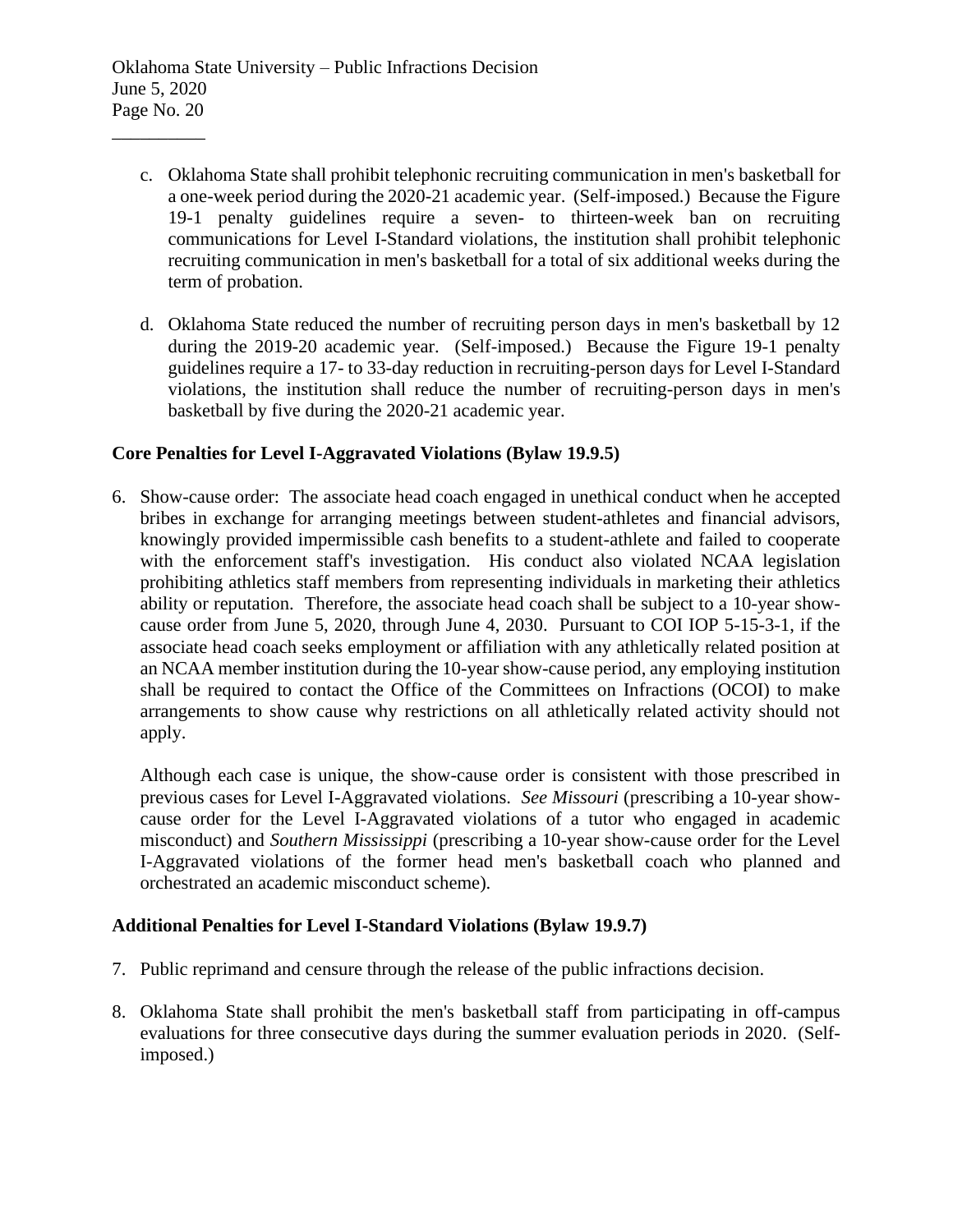- 9. During the period of probation, Oklahoma State shall:
	- a. Continue to develop and implement a comprehensive educational program on NCAA legislation to instruct coaches, the faculty athletics representative, all athletics department personnel and all institutional staff members with responsibility for recruiting and certification legislation.
	- b. Submit a preliminary report to the OCOI by July 31, 2020, setting forth a schedule for establishing this compliance and educational program.
	- c. File with the OCOI annual compliance reports indicating the progress made with this program by May 1 during each year of probation. Particular emphasis shall be placed on rules education and monitoring related to staff interaction with agents and advisors.
	- d. Inform prospects in the men's basketball program in writing that Oklahoma State is on probation for three years and detail the violations committed. If a prospect takes an official paid visit, the information regarding violations, penalties and terms of probation must be provided in advance of the visit. Otherwise, the information must be provided before a prospect signs a National Letter of Intent.
	- e. Publicize specific and understandable information concerning the nature of the infractions by providing, at a minimum, a statement to include the types of violations and the affected sport program and a direct, conspicuous link to the public infractions decision located on the athletic department's main webpage "landing page" and in the media guides for the men's basketball program. The institution's statement must: (i) clearly describe the infractions; (ii) include the length of the probationary period associated with the case; and (iii) give members of the general public a clear indication of what happened in the case to allow the public (particularly prospects and their families) to make informed, knowledgeable decisions. A statement that refers only to the probationary period with nothing more is not sufficient.
- 10. Following the receipt of the final compliance report and prior to the conclusion of probation, Oklahoma State's president shall provide a letter to the COI affirming that Oklahoma State's current athletics policies and practices conform to all requirements of NCAA regulations.

\_\_\_\_\_\_\_\_\_\_\_\_\_\_\_\_\_\_\_\_\_\_\_\_\_\_\_\_\_\_\_\_\_\_\_\_\_\_\_\_\_\_\_\_\_\_\_\_\_\_\_\_\_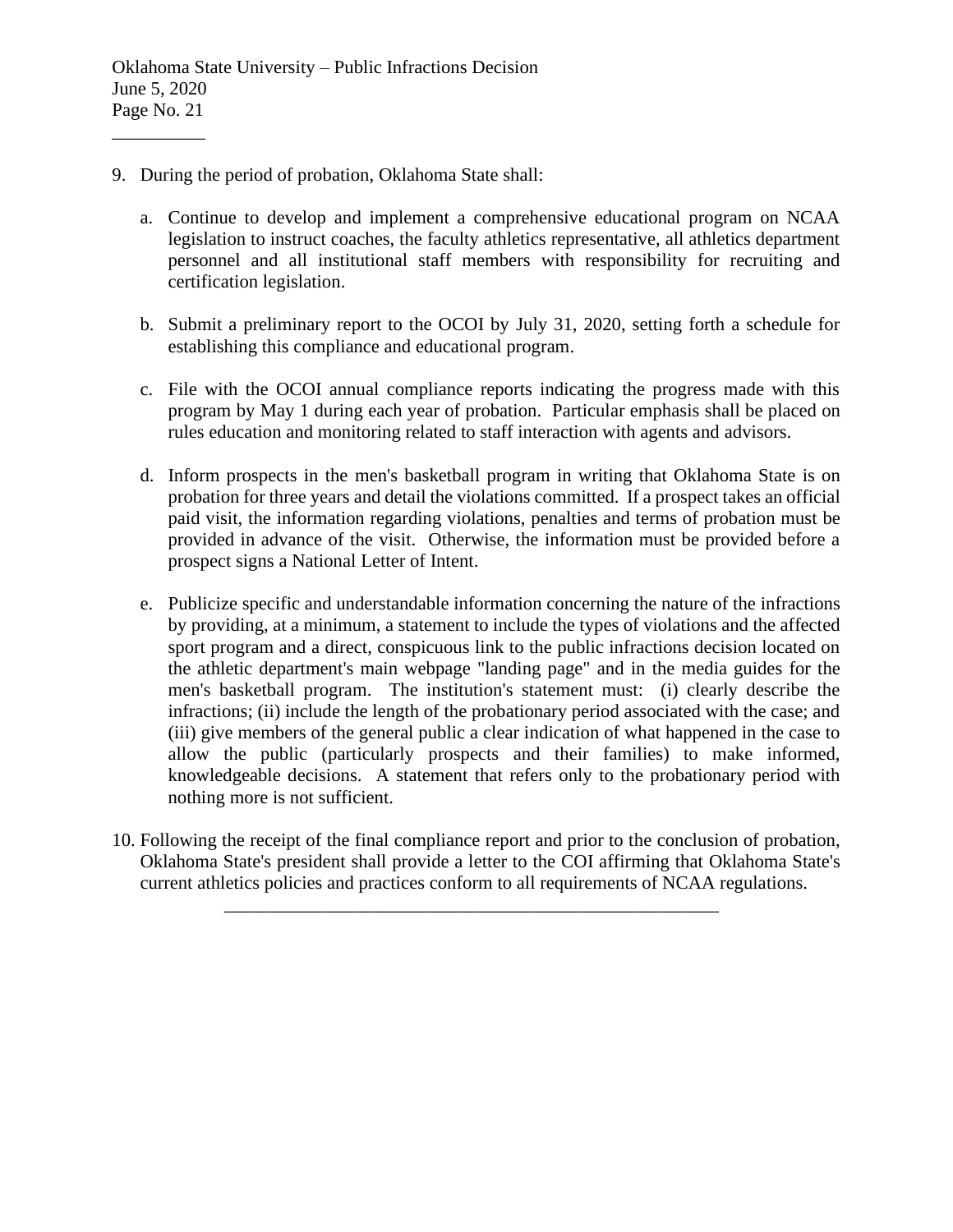The COI advises Oklahoma State and the associate head coach that they should take every precaution to ensure that they observe the terms of the penalties. The COI will monitor Oklahoma State while it is on probation to ensure compliance with the penalties and terms of probation and may extend the probationary period, among other action, if Oklahoma State does not comply or commits additional violations. Likewise, any action by Oklahoma State or the associate head coach contrary to the terms of any of the penalties or any additional violations shall be considered grounds for prescribing more severe penalties and/or may result in additional allegations and violations.

#### NCAA COMMITTEE ON INFRACTIONS PANEL

Alberto Gonzales Joel Maturi Gary L. Miller Vince Nicastro Larry Parkinson, chief hearing officer E. Thomas Sullivan Sankar Suryanarayan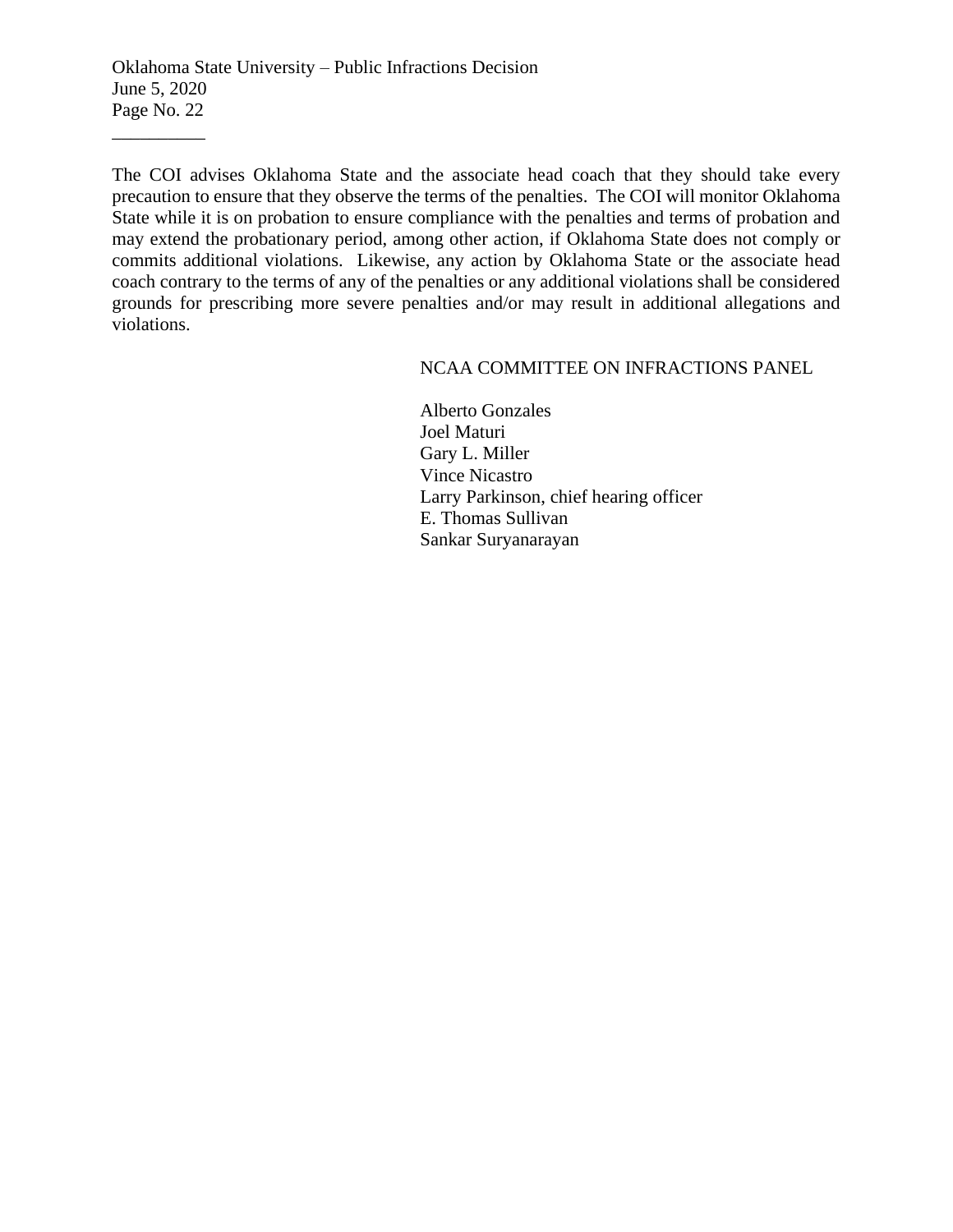## **APPENDIX ONE**

# **OKLAHOMA STATE'S CORRECTIVE ACTIONS IDENTIFIED IN ITS RESPONSE TO THE NOTICE OF ALLEGATIONS**

- 1. The institution undertook a review of its educational program for coaching staff members to ensure that legislation regarding agents, financial advisors, etc. was significantly addressed.
- 2. The institution undertook a review of its monitoring activities relating to outside employment, including the institution's policies for all university employees.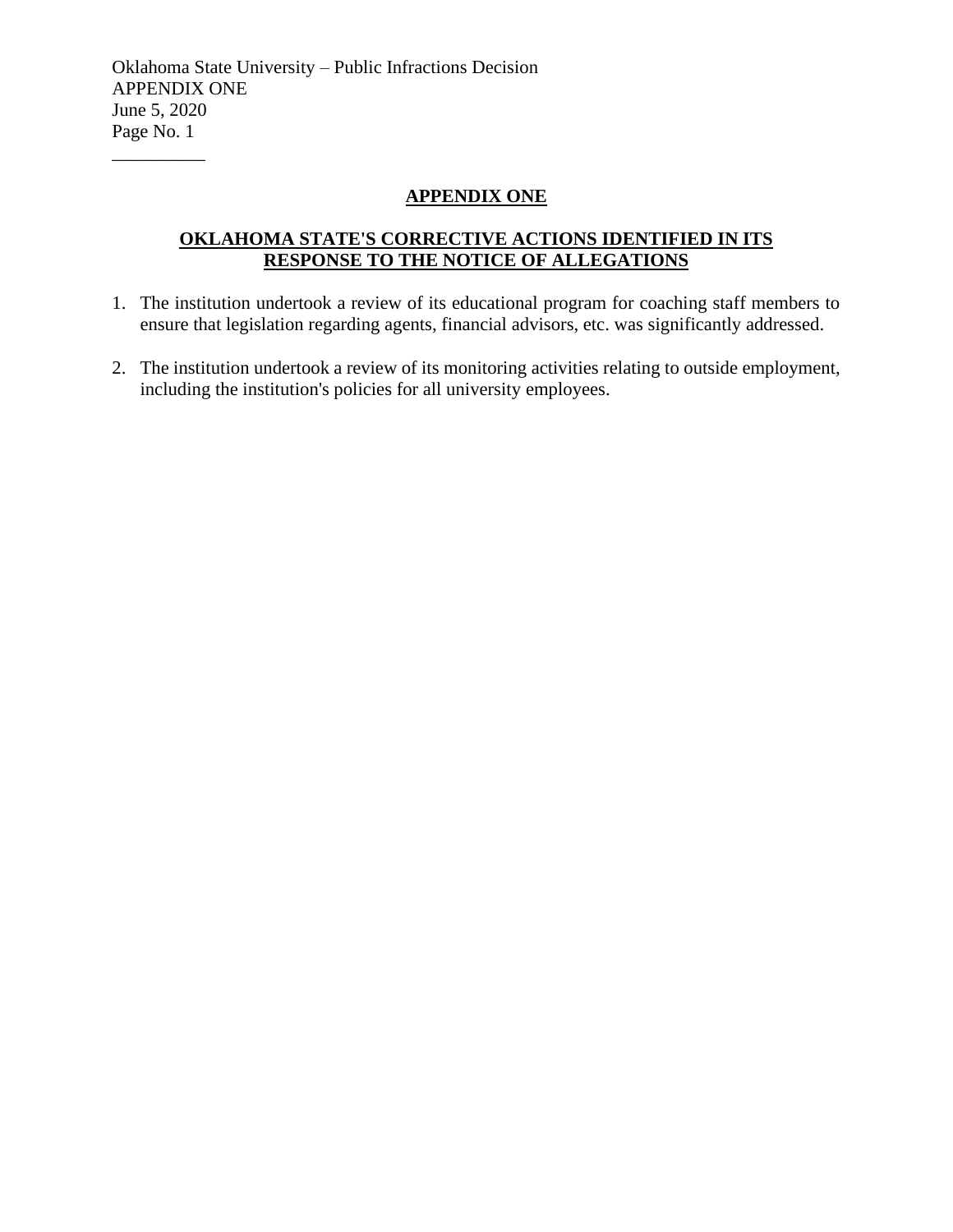#### **APPENDIX TWO Bylaw Citations**

# **Division I 2015-16 Manual**

\_\_\_\_\_\_\_\_\_\_

**10.01.1 Honesty and Sportsmanship.** Individuals employed by (or associated with) a member institution to administer, conduct or coach intercollegiate athletics and all participating studentathletes shall act with honesty and sportsmanship at all times so that intercollegiate athletics as a whole, their institutions and they, as individuals, shall represent the honor and dignity of fair play and the generally recognized high standards associated with wholesome competitive sports.

**10.1 Unethical Conduct.** Unethical conduct by a prospective or enrolled student-athlete or a current or former institutional staff member, which includes any individual who performs work for the institution or the athletics department even if he or she does not receive compensation for such work, may include, but is not limited to, the following:

(e)Receipt of benefits by an institutional staff member for facilitating or arranging a meeting between a student-athlete and an agent, financial advisor or a representative of an agent or advisor (e.g., "runner")

**11.1.3 Representing Individuals in Marketing Athletics Ability/Reputation.** Staff members of the athletics department of a member institution shall not represent, directly or indirectly, any individual in the marketing of athletics ability or reputation to an agent, a professional sports team or a professional sports organization, including receiving compensation for arranging commercial endorsements or personal appearances for former student-athletes, except as specified in bylaw 11.1.3.1, and shall not receive compensation or gratuities of any kind, directly or indirectly, for such services.

**11.3.2.2 Supplemental Pay.** An outside source is prohibited from paying or regularly supplementing an athletics department staff member's annual salary and from arranging to supplement that salary for an unspecified achievement. This includes the donation of cash from outside sources to the institution earmarked for the staff member's salary or supplemental income. It would be permissible for an outside source to donate funds to the institution to be used as determined by the institution, and it would be permissible for the institution, at its sole discretion, to use such funds to pay or supplement at staff member's salary.

## **Division I 2016-17 Manual**

**10.01.1 Honesty and Sportsmanship.** Individuals employed by (or associated with) a member institution to administer, conduct or coach intercollegiate athletics and all participating studentathletes shall act with honesty and sportsmanship at all times so that intercollegiate athletics as a whole, their institutions and they, as individuals, shall represent the honor and dignity of fair play and the generally recognized high standards associated with wholesome competitive sports.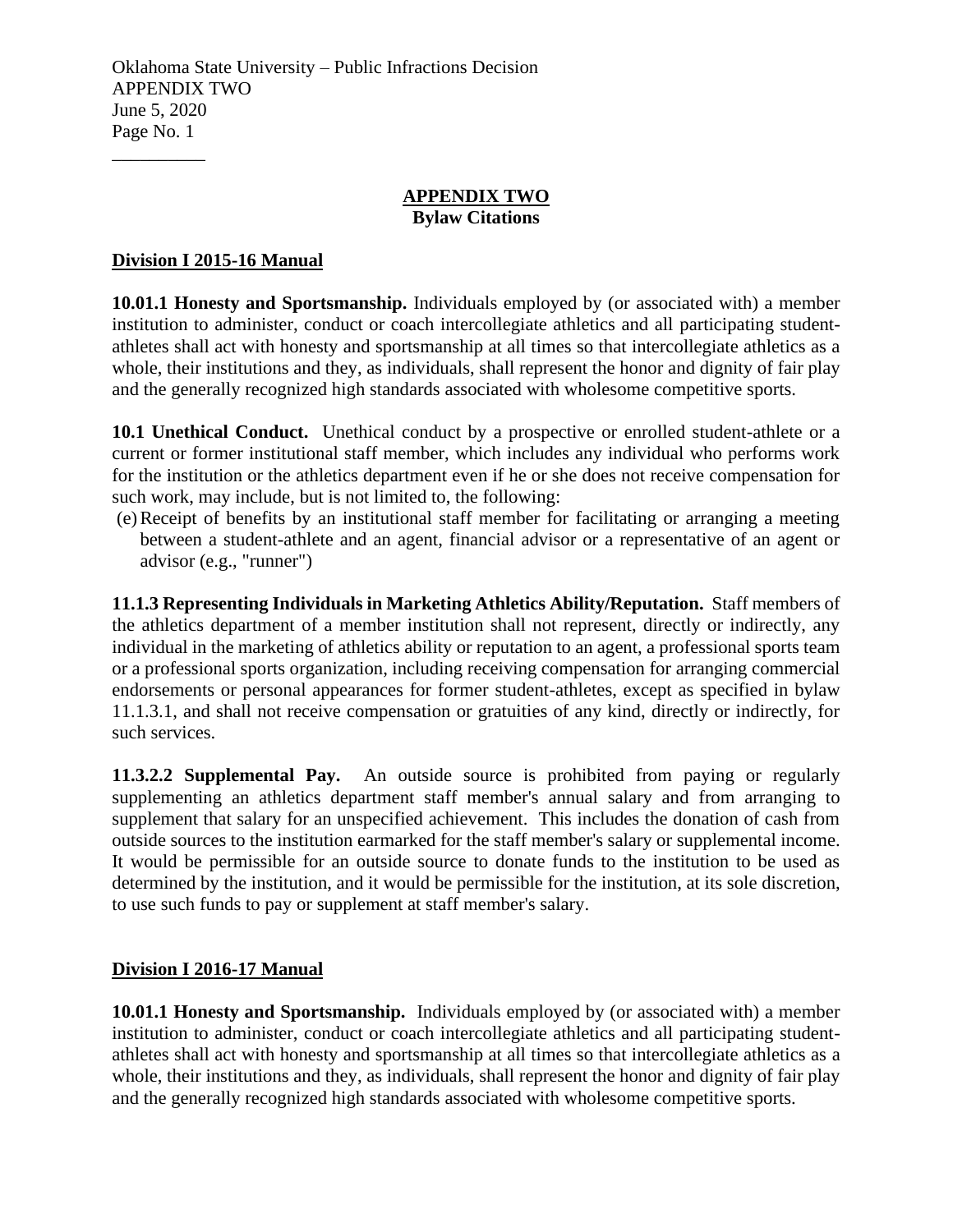10.1 Unethical Conduct. Unethical conduct by a prospective or enrolled student-athlete or a current or former institutional staff member, which includes any individual who performs work for the institution or the athletics department even if he or she does not receive compensation for such work, may include, but is not limited to, the following:

(d) Receipt of benefits by an institutional staff member for facilitating or arranging a meeting between a student-athlete and an agent, financial advisor or a representative of an agent or advisor (e.g., "runner")

**11.1.3 Representing Individuals in Marketing Athletics Ability/Reputation.** Staff members of the athletics department of a member institution shall not represent, directly or indirectly, any individual in the marketing of athletics ability or reputation to an agent, a professional sports team or a professional sports organization, including receiving compensation for arranging commercial endorsements or personal appearances for former student-athletes, except as specified in bylaw 11.1.3.1, and shall not receive compensation or gratuities of any kind, directly or indirectly, for such services.

**11.3.2.2 Supplemental Pay.** An outside source is prohibited from paying or regularly supplementing an athletics department staff member's annual salary and from arranging to supplement that salary for an unspecified achievement. This includes the donation of cash from outside sources to the institution earmarked for the staff member's salary or supplemental income. It would be permissible for an outside source to donate funds to the institution to be used as determined by the institution, and it would be permissible for the institution, at its sole discretion, to use such funds to pay or supplement a staff member's salary.

# **Division I 2017-18 Manual**

\_\_\_\_\_\_\_\_\_\_

**10.01.1 Honesty and Sportsmanship.** Individuals employed by (or associated with) a member institution to administer, conduct or coach intercollegiate athletics and all participating studentathletes shall act with honesty and sportsmanship at all times so that intercollegiate athletics as a whole, their institutions and they, as individuals, shall represent the honor and dignity of fair play and the generally recognized high standards associated with wholesome competitive sports.

**10.1 Unethical Conduct.** Unethical conduct by a prospective or enrolled student-athlete or a current or former institutional staff member, which includes any individual who performs work for the institution or the athletics department even if he or she does not receive compensation for such work, may include, but is not limited to, the following:

- (b) Knowing involvement in offering or providing a prospective or an enrolled student-athlete an improper inducement or extra benefit or improper financial aid;
- (d) Receipt of benefits by an institutional staff member for facilitating or arranging a meeting between a student-athlete and an agent, financial advisor or a representative of an agent or advisor (e.g., "runner")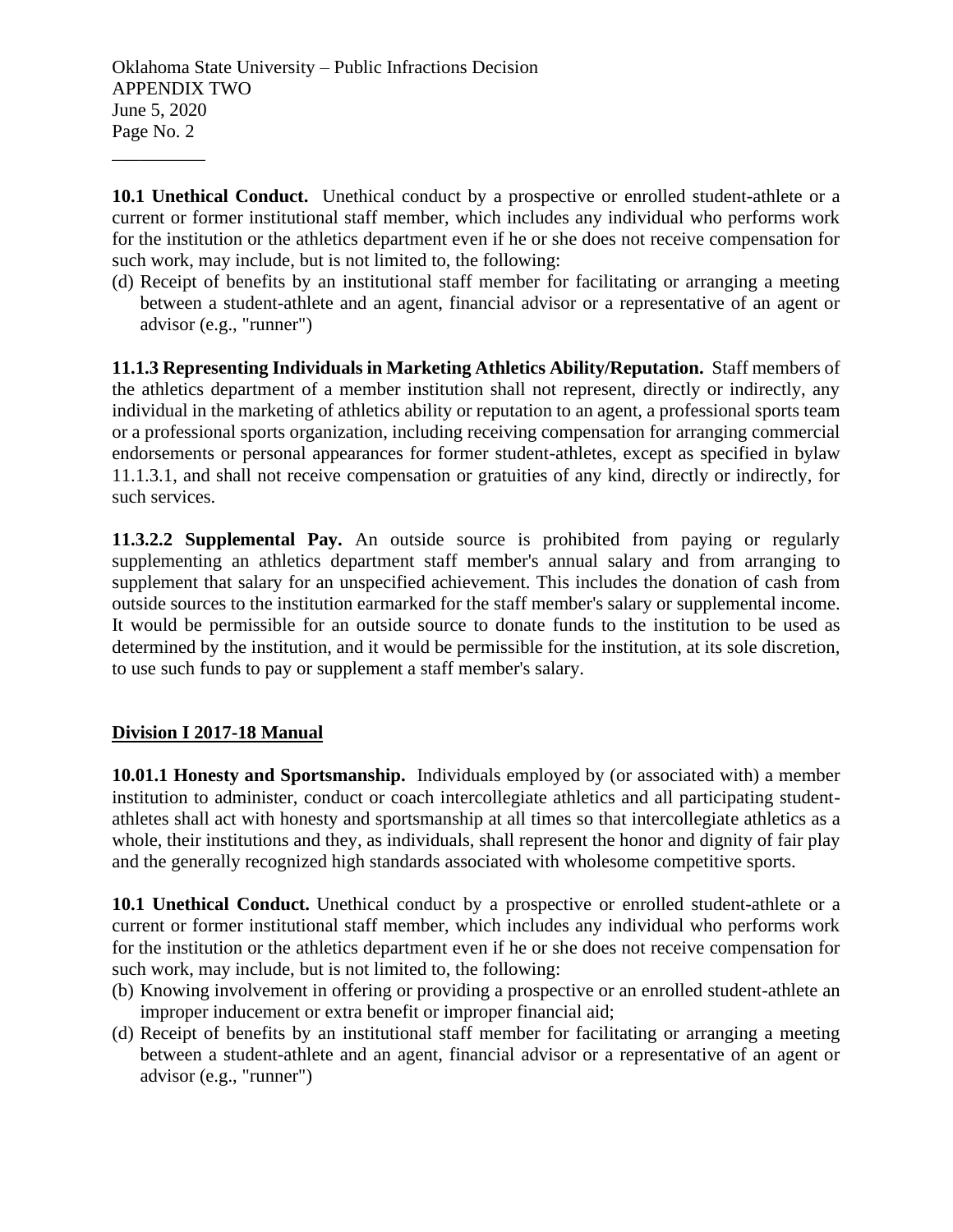**11.1.3 Representing Individuals in Marketing Athletics Ability/Reputation.** Staff members of the athletics department of a member institution shall not represent, directly or indirectly, any individual in the marketing of athletics ability or reputation to an agent, a professional sports team or a professional sports organization, including receiving compensation for arranging commercial endorsements or personal appearances for former student-athletes, except as specified in bylaw 11.1.3.1, and shall not receive compensation or gratuities of any kind, directly or indirectly, for such services.

**11.3.2.2 Supplemental Pay.** An outside source is prohibited from paying or regularly supplementing an athletics department staff member's annual salary and from arranging to supplement that salary for an unspecified achievement. This includes the donation of cash from outside sources to the institution earmarked for the staff member's salary or supplemental income. It would be permissible for an outside source to donate funds to the institution to be used as determined by the institution, and it would be permissible for the institution, at its sole discretion, to use such funds to pay or supplement a staff member's salary.

**16.11.2.1 General Rule.** The student-athlete shall not receive any extra benefit. The term "extra benefit" refers to any special arrangement by an institutional employee or representative of the institution's athletics interests to provide the student-athlete or his or her family members or friends with a benefit not expressly authorized by NCAA legislation.

# **Division I 2018-19 Manual**

\_\_\_\_\_\_\_\_\_\_

10.1 Unethical Conduct. Unethical conduct by a prospective or enrolled student-athletes or a current or former institutional staff member, which includes any individual who performs work for the institution or the athletics department even if he or she does not receive compensation for such work, may include, but is not limited to, the following:

(a) Refusal to furnish information relevant to an investigation of a possible violation of an NCAA regulation when requested to do so by the NCAA or the individual's institution

**19.2.3 Responsibility to Cooperate.** Current and former institutional staff members or prospective or enrolled student-athletes of member institutions have an affirmative obligation to cooperate fully with and assist the NCAA enforcement staff, the Committee on Infractions and the Infractions Appeals Committee to further the objectives of the Association and its infractions program. The responsibility to cooperate requires institutions and individuals to protect the integrity of investigations and to make a full and complete disclosure of any relevant information, including any information requested by the enforcement staff or relevant committees. Current and former institutional staff members or prospective or enrolled student-athletes of member institutions have an affirmative obligation to report instances of noncompliance to the Association in a timely manner and assist in developing full information to determine whether a possible violation has occurred and the details thereof.